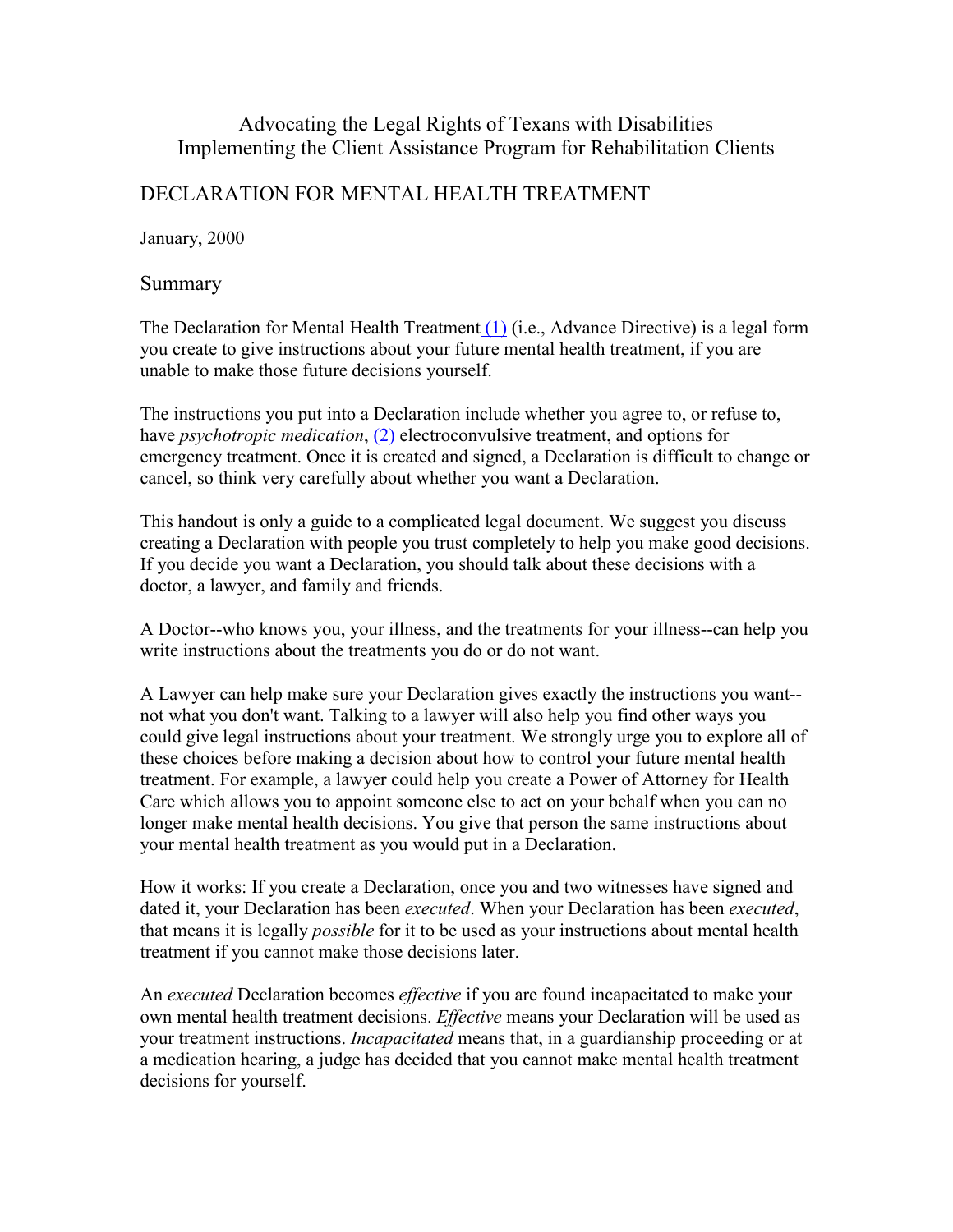If you are found incapacitated, and your Declaration becomes effective, two things happen.

1. Doctors, health care providers, and others who treat you must follow the instructions about mental health treatment that you wrote in your Declaration. They can go against the instructions you put in your Declaration, but only in an emergency or possibly with a court order at a medication hearing.

2. Your Declaration becomes *effective* and stays *effective* until you are found capable again of making your own mental health treatment decisions. To be found capable again, a court must declare that you are now competent, *or you are released from the hospital*, or a doctor evaluates you and determines that you are capable of making your own mental health treatment decisions.

You cannot be forced to create a Declaration. The Declaration for Mental Health Treatment is supposed to be created and signed voluntarily, of your own free will. The law says that no one can force you to create or sign a Declaration. That means you cannot be forced to sign a Declaration in order to get treatment, to get out of a mental health facility, or for any reason other than you want it to control the mental health treatment you will receive.

# What a Declaration for Mental Health Treatment Is and Things You Should Know about Creating One

Section 1: What is a Declaration for Mental Health Treatment?

A Declaration for Mental Health Treatment is one way you can control the mental health treatment you will receive in the future, if you cannot make treatment decisions yourself. A Declaration is a legal document. It lets you write down your instructions for doctors and hospitals about three kinds of treatment you may or may not want to use as part of your future treatment,if you cannot make those decisions yourself due to illness or some other reason. The three kinds of treatment you can give instructions about are psychotropic medication, electroconvulsive treatment (ECT), and preferences for treatment in an emergency.

If you create a Declaration and are found *incapacitated* in regard tomaking your treatment decisions, the instructions in your Declaration will be followed most of the time, except in cases of special circumstances. However, there are two times when it is possible that the treatment instructions in your Declaration will not be followed:

1. Even if your Declaration states that you do not want psychotropic medication or that you prefer seclusion to restraint, if you are found to be dangerous to yourself or others, the situation may be called an emergency, and you may be given psychotropic medicationor restrained if --after your Directive has been followed--the situation is still considered an emergency.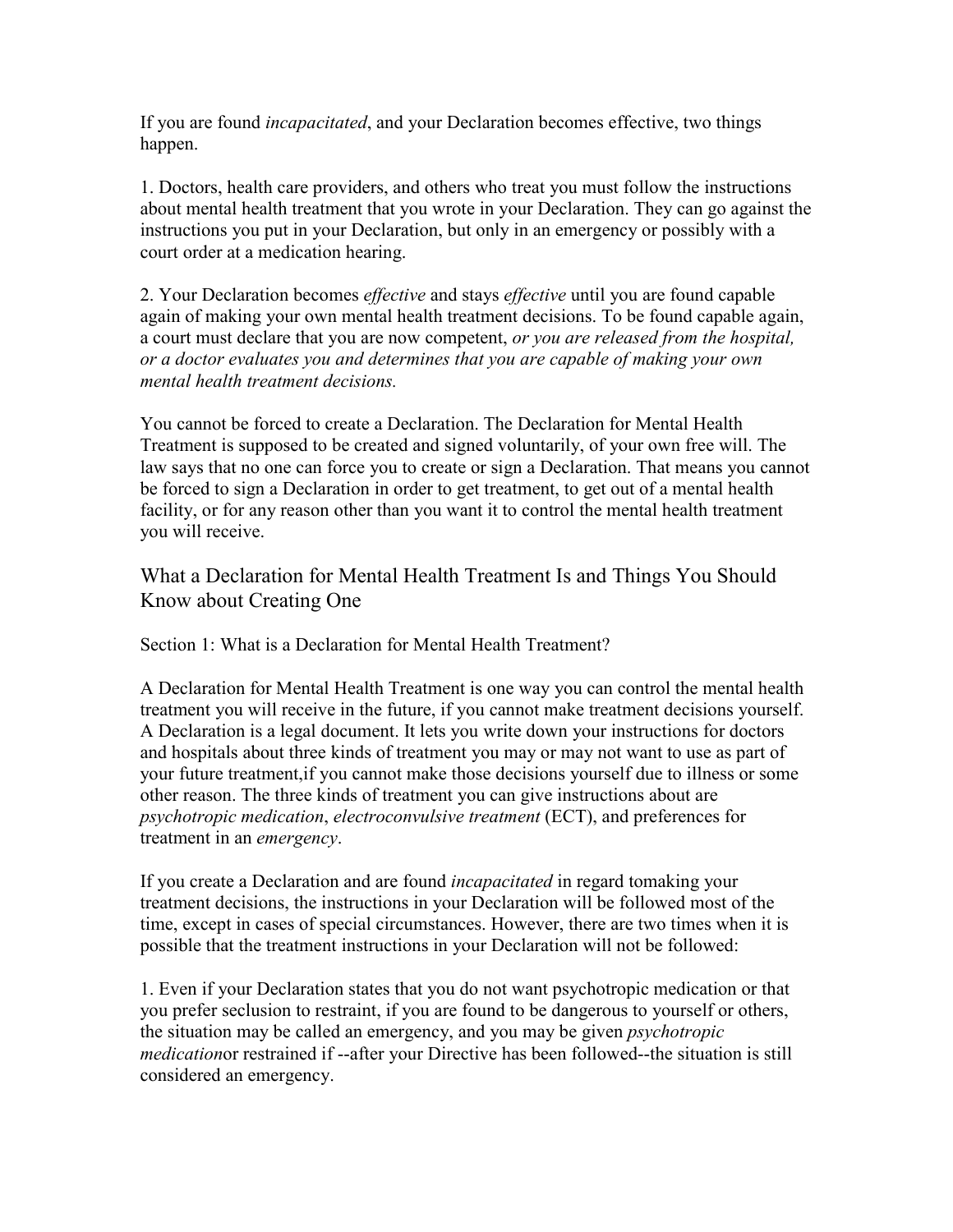2. According to the law, a judge in a medication hearing should follow your instructions regarding psychotropic medications. However, because this is a brand-new law, there is a possibility that--even want a particular type of medication --a court may order that you should be given medications.

However, if you give detailed reasons why you do or do not want a particular type of medication, we believe that the court must follow your Directive. If a judge decides that the changes are not legal, your Declaration may be void or canceled. Or the judge might decide that the section on psychotropic medications is not legal, but the other parts of it are legal and should be followed. Until a court rules on this issue, no one can be sure which way a court will interpret this law.

A Declaration cannot be revoked or canceled, once you are determined to be incapacitated. Therefore, we strongly urge you to talk to a lawyer before you create a **Declaration** 

Lawyers know how to fill in legal forms, and can help make sure your Declaration gives only those instructions you want. A lawyer can also help assure your Declaration does not give instructions you don't want it to contain. Talking to a lawyer will also help you find out about other ways you could give legal instructions about your mental health treatment, and we strongly urge you to explore all of these choices before making a decision about how to control your future mental health treatment. For example, a lawyer could help you create a Power of Attorney for Health Care which would give the same instructions about your mental health treatment as a Declaration, but is immediately canceled when you say it is cancelled.

# How a Declaration for Mental Health Treatment Works

Section 2: Your Declaration must be, *executed* before it is a legal document

If you create a Declaration to be used as your mental health treatment instructions, two other people must sign it before it becomes a legal document. These two people are called witnesses.

Witnesses to your Declaration must watch you sign and date it, then they must sign it themselves. By signing your Declaration, your two witnesses are saying in a legal way that they know you, that you knew what you were doing when you signed your Declaration, and that you were not forced in any way to sign it.

When you and the two witnesses have signed your Declaration, it has been *executed*. When your Declaration has been *executed*, that means it is legally *possible* for it to be used as your treatment instructions if you are found incapable of making those decisions for yourself.

The following people cannot be the two witnesses who sign your Declaration: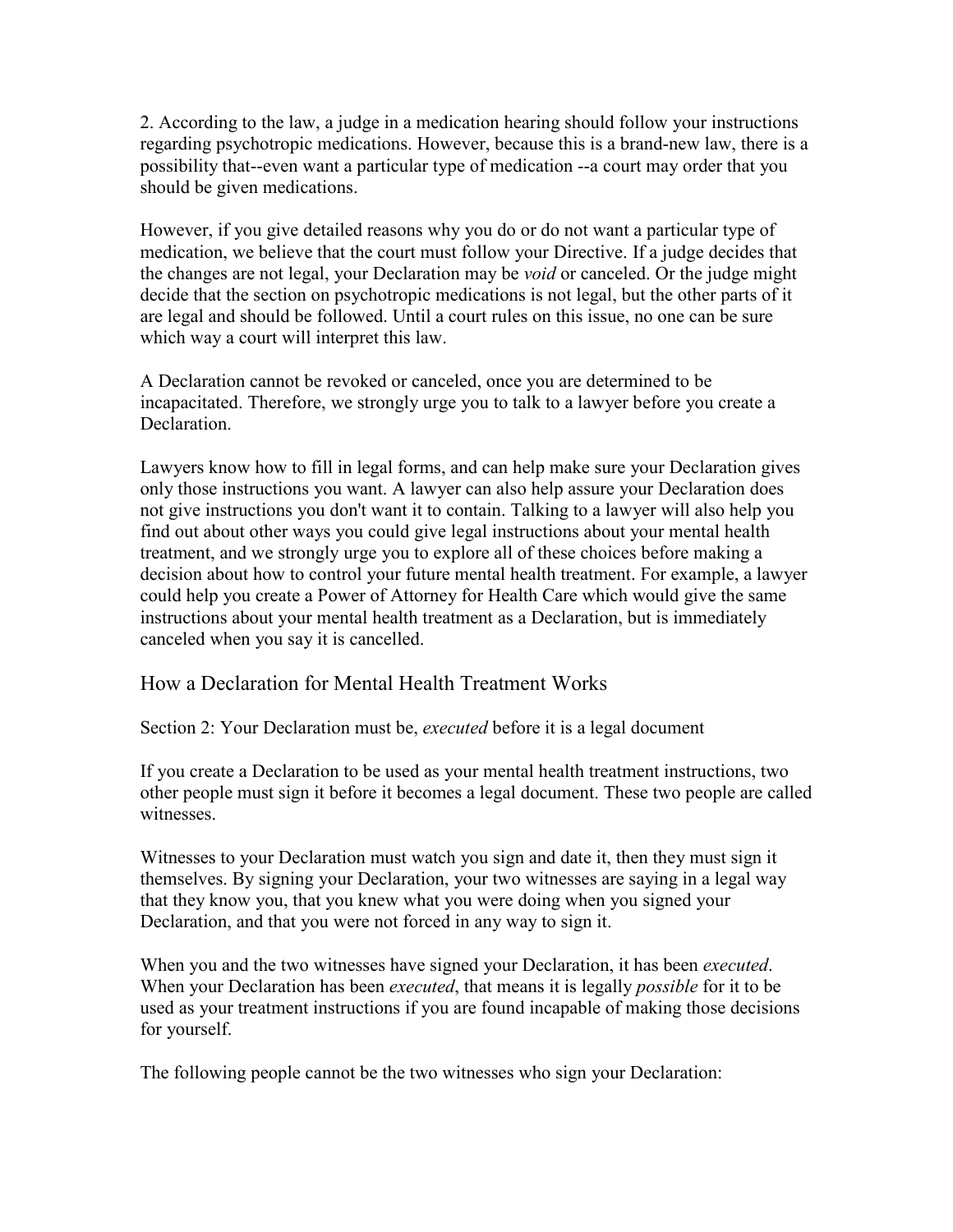• Your relatives; • Your attending doctor or the doctor's employees; • A mental health service provider--including a community center--or his or her employees; and • The owner or operator of a health care facility in which you are a patient or resident, or his or her employees.

Section 3: Canceling your Declaration

Your Declaration automatically cancels or expires three years after it has been executed, unless you cancel your Declaration or execute a new Declaration before the end of three years.

If you create a Declaration and you and your two witnesses sign it and date it, it has been executed and can be legally used as your mental health treatment instructions. It remains in effect for three years after you have executed the Declaration. If you are determined to be incompetent after your Declaration has been *executed*, it cannot be canceled just because you say it is, because you destroy it, or the three years expire.

In order to cancel your Declaration, you must be capable of making your own decisions about mental health treatment. You can cancel your Declaration, when you are competent, by doing any of the following:

1. Write a statement that says you are canceling your Declaration; 2. Tear it up, mark an "X" on the Declaration, or write canceled on the Declaration; 3. Inform your treating doctor that you wish to cancel your Declaration; 4. Make a new Declaration for Mental Health Treatment; or 5. Your Declaration will automatically be canceled three years after it was executed, if you are competent at that time.

You need to inform or mail notification to your *attending physician*, the *health care* facilities and/or *providers* that you have canceled or made a new Declaration so they will know what your new wishes are. (Your attending physician is the doctor who is responsible for your treatment. If you have a regular doctor, he or she would probably be your *attending physician*. If you have entered a hospital or another facility, the *attending* physician is the doctor who is assigned to you.)

# Section 4: Changing your Declaration

Changing your Declaration . . . . . . if it has not been executed:

If you create a Declaration, but do not sign it and do not have two witnesses sign it, it has not been *executed* and can be changed easily by writing in new instructions or taking out old instructions.

if it has been executed: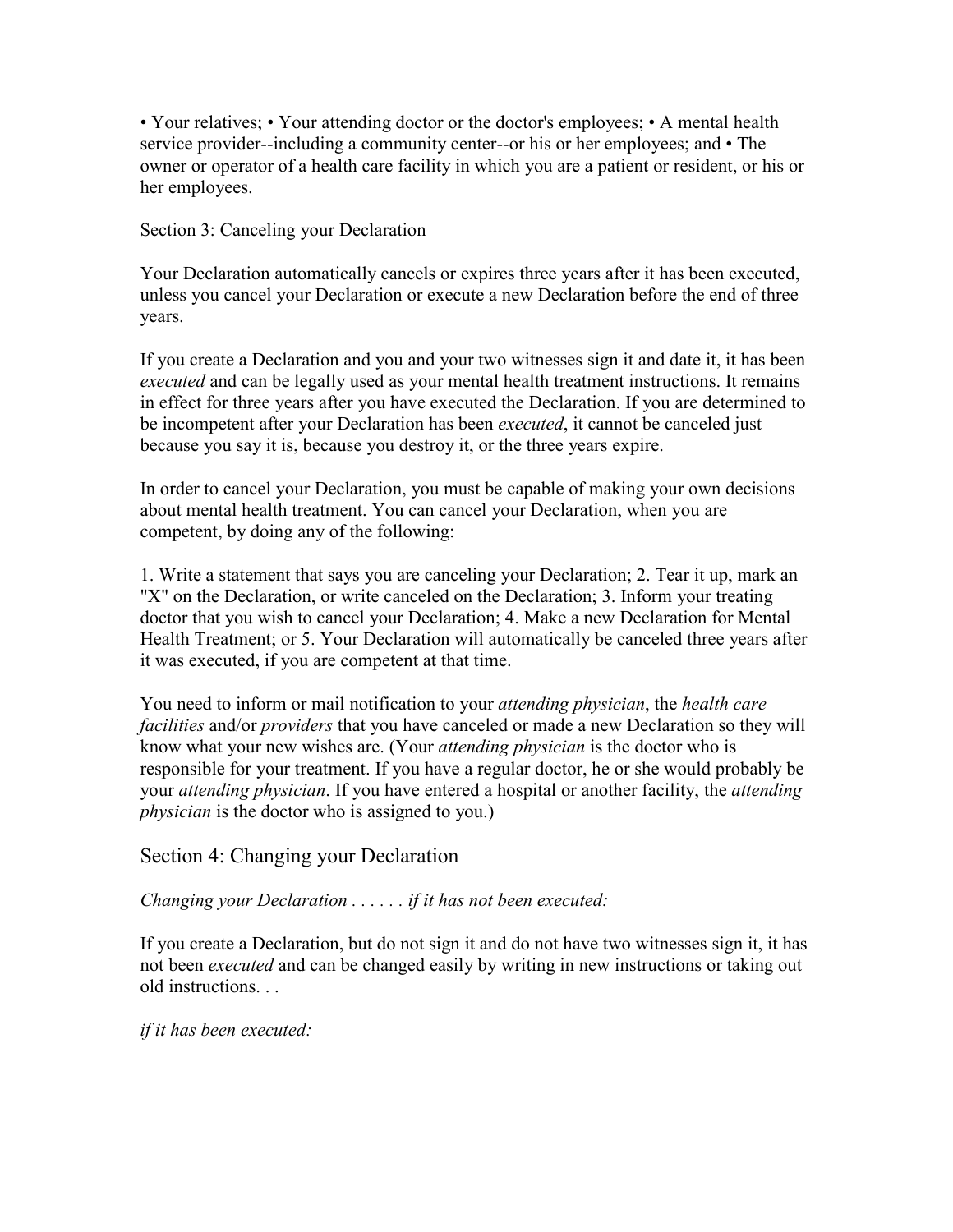If you create a Declaration and you and your two witnesses sign and date it, it has been executed. If your executed Declaration has been given to a doctor, it is effective and can be used.

Because changing a Declaration that has been *executed* is such a complicated and confusing legal process, it cannot be explained in this booklet. For this reason, we strongly urge you to cancel the Declaration completely and write a new one. If you think you must change your Declaration instead of cancelling it, we strongly urge you to talk to a lawyer to make sure your changes will be legally acceptable.

Section 5: When an *executed* Declaration can be used

After you *execute* your Declaration, it will be used as your mental health treatment instructions if a judge finds you to be *incapacitated. Incapacitated* means that a judge has found that you do not understand the benefits and consequences of treatment and, consequently, you are no longer able to make your own mental health treatment decisions.

You will be found *incapacitated* of making your own mental health treatment decisions if one of these two things happen:

1. A judge, during a guardianship proceeding, decides that you cannot understand information well enough to make decisions about your mental health treatment.

2. A judge, in a medication hearing, decides that you cannot understand information well enough to make decisions about your mental health treatment.

Section 6: If *executed*, your Declaration lasts for three years

Once your Declaration has been executed, it lasts for three years. If you are competent, three years after it has been executed it will automatically expire. If, after those three years, you want your Declaration to continue, you will have to execute a new **Declaration** 

However, if you are found *incapable* of making mental health treatment decisions at the end of those three years, it will be used as your treatment instructions for as long as you are found incapable.

## Examples

Joe executes a Declaration on December 1, 1997. He is never found incapacitated from the time he *executes* his Declaration.

On December 1, 2000, Joe's Declaration will automatically expire. Unless Joe makes a new Declaration at this time, he will no longer have a Declaration.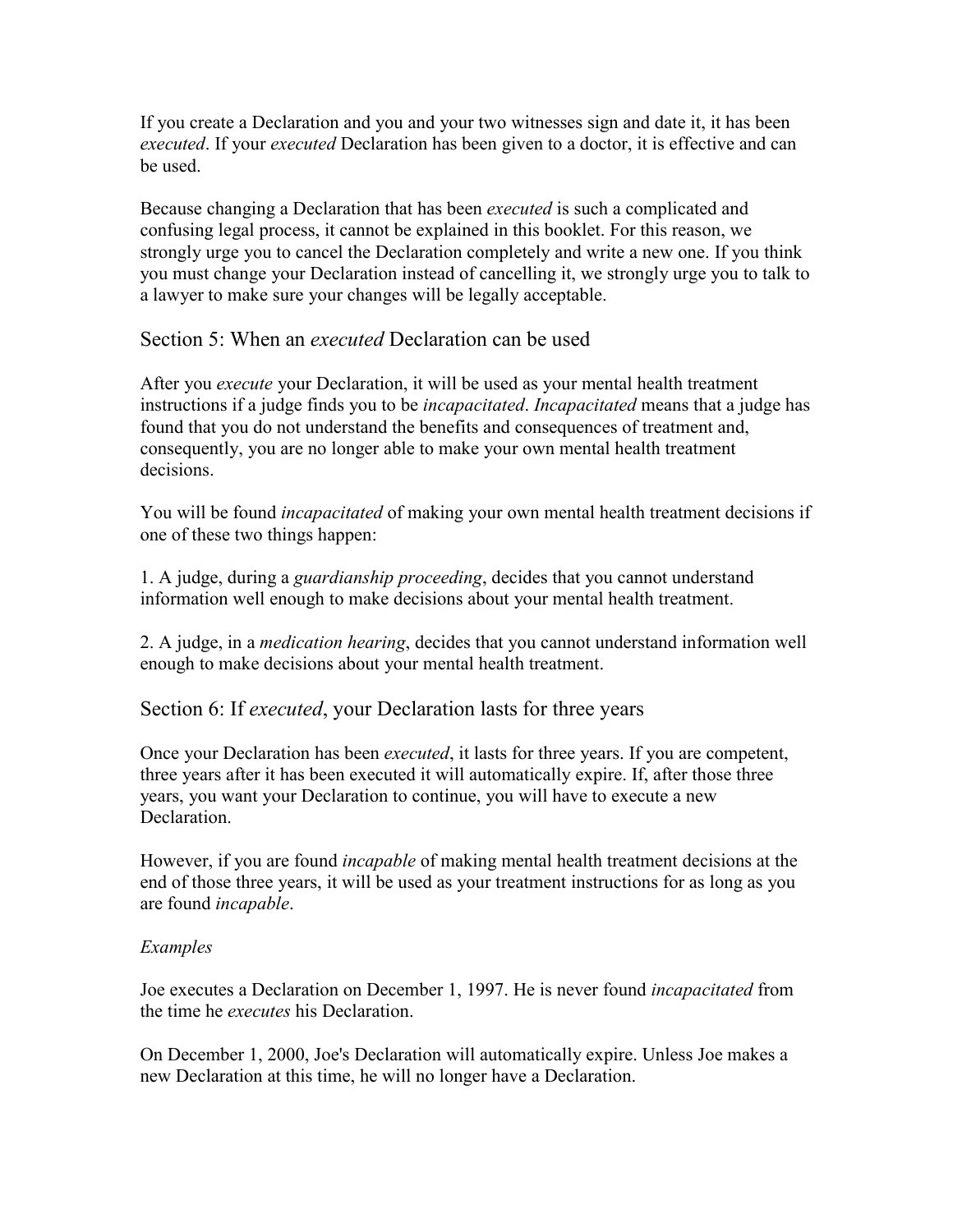Joe executes a Declaration on December 1, 1997. On May 29, 1998, Joe is found incapacitated. On April 6, 1999, Joe is again found to be competent.

Since Joe is competent at the end of three years, December 1, 2000, his Declaration will automatically expire. Unless Joe makes a new Declaration at that time, he will no longer have an effective Declaration.

Joe executes a Declaration on December 1, 1997. On July 9, 1999, Joe is found incapacitated. Joe is not found competent until November 5, 2002.

Since Joe is incapacitated at the end of three years, December 1, 2000, his Declaration will remain in effect until he becomes competent again, November 5, 2002. Once he becomes competent, his Declaration will expire and he will have to execute a new Declaration.

The reason the law put a time limit on the Declarations is because of the constant changes in mental health treatment. It was thought that this way people would keep up with all the new treatments and change their Declaration with the new information.

Because the legal form you must follow in order to create a Declaration has space to write in CONDITIONS AND LIMITATIONS on your treatment instructions, we think you can change almost everything in the form so that your Declaration says exactly what you want it to say.

For example, even though the form says that your Declaration can be used for three years after it is *executed*, we think you can change the form so that your Declaration ends sooner than three years. But, because this is a brand-new law, if someone objects to your change, a judge will have to decide whether or not the change is legal. If a judge decides the change is not legal, your Declaration could last for the entire three-year period, or it could be void, meaning it is not legal.

To change the three year time period, you must write in a lesser time period in two places on your Declaration: ADDITIONAL REFERENCES OR INSTRUCTIONS and NOTICE TO PERSON MAKING A DECLARATION FOR MENTAL HEALTH TREATMENT. You also have to initial the second change (you should have a lawyer make sure these changes are legally acceptable).

You cannot make the time period longer than three years if you are competent at the end of the three-year period. However, if you are found incompetent at the end of the threeyear period, your Declaration will last until you become competent again-- which could be a long time.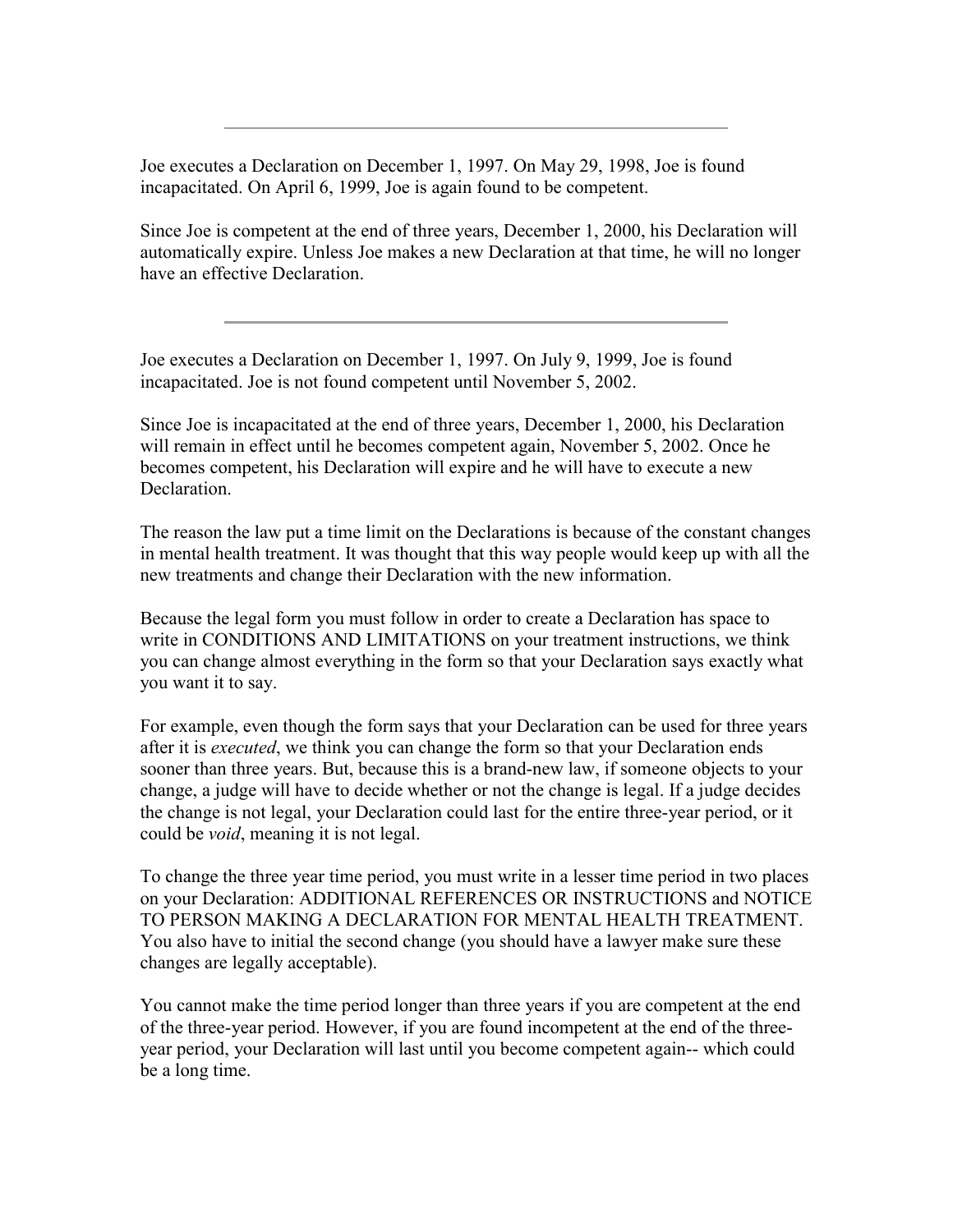We think you can limit the length of time your Declaration would be *effective* if you are found incapacitated. Examples of this are next.

## Examples:

John believes that forever is too long for his Declaration to last if he is found incapable. John wants the Declaration to end at a specific time in the future, even if he is still incapable at that time. John wrote the following limitation:

Limitation: Once I am determined to be incapable of refusing or consenting to mental health treatment and this declaration becomes effective, it may remain effective for only four years. At the end of those four years, this declaration is void even if I am still found incapable.

Joe has been hospitalized on the psychiatric ward many times and knows that he usually objects to treatment and refuses services when he is admitted. Once when he was hospitalized, he refused treatment for several months, and could not think clearly for a year. Joe believes that when he refuses treatment early in his illness, he seems to stay longer in the hospital so he wants his declaration to be effective for ten (10) years, but not forever.

Condition: If I am found incapable of making mental health treatment decisions and my Declaration becomes effective; it may remain effective for no more than ten years.

When Your Declaration Will Be Used as Your Mental Health Treatment **Instructions** 

Section 7: When an *executed* Declaration will become *effective* and will be used

If you are found *incapable* of making mental health treatment decisions during the three years after your Declaration is executed, your Declaration becomes effective. Effective means your Declaration will be used as your treatment instructions.

If your Declaration becomes *effective*, it will stay *effective* until you are found capable of making your own mental health treatment decisions again or you state otherwise. To be found capable again, a judge must agree that you are capable of making your own mental health treatment decisions.

This means that if your Declaration becomes *effective*, it stays *effective* as long as you are found to be incapable of making mental health treatment decisions. If that happens, the treatment instructions you write in your Declaration today could be used for many years. That is why you should think very carefully about whether you want to create a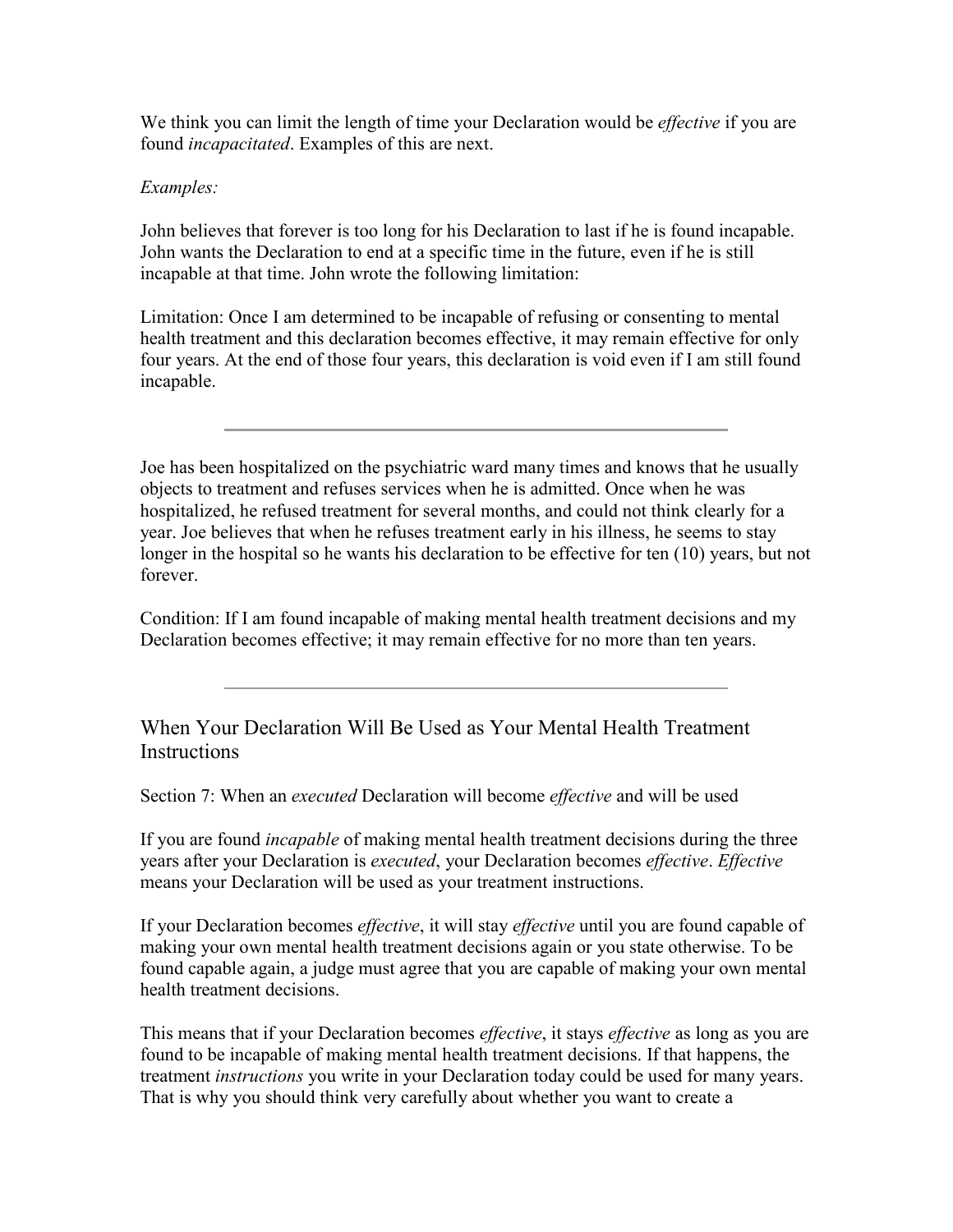Declaration, and talk about your decision with people you trust to help you make good decisions.

### When an executed Declaration will not become effective ...

If you have not been found *incapable* of making treatment decisions, you are capable of making decisions and anyone who treats you must inform you of the benefits and risks of treatment and follow your decision on how you want to be treated. This is called giving informed consent to treatment.

Giving *informed consent* to mental health treatment means that you have been given enough information about the treatment—its good points and bad points, like side effects—that you can make an educated decision about whether you will allow it, or consent to the treatment being offered or suggested. When you have been given enough information to make a decision, you can give what is legally called informed consent.

If you are at a hospital voluntarily, the doctor must get your informed consent to treatment. A doctor cannot use your Declaration during the time you are on a voluntary commitment.

#### Making your Declaration *operational* ...

If you create a Declaration and it becomes effective, the doctors and health care providers who treat you must follow the mental health treatment instructions you wrote in it. So, if you create a Declaration and you enter a hospital or other facility, you will want to have a copy of the Declaration with you. But, if you forget to take your Declaration with you and the doctors don't have a copy of it or don't know it even exists, they will not be able to follow your treatment instructions.

You should carry a copy of it with you at all times, or if there is a doctor you know and trust, you could give a copy of your Declaration to him or her, or to the record's department of the hospital that you usually use. That way, the doctor or the record's department will already have a copy of your Declaration if you enter their hospital or facility. But remember, if you are admitted to a different facility, those doctors won't have your Declaration.

This is also why it is a good idea to give a copy of your Declaration to someone you trust that you can reach when you are in crisis.

#### Example:

Samantha knows that psychotropic medication and electroconvulsive treatments(ECT) usually make her feel worse than her illness does. So, she executed a Declaration with instructions that she was not to be treated with psychotropic medications or ECT if she was found incapable of making her own treatment decisions. Samantha then gave her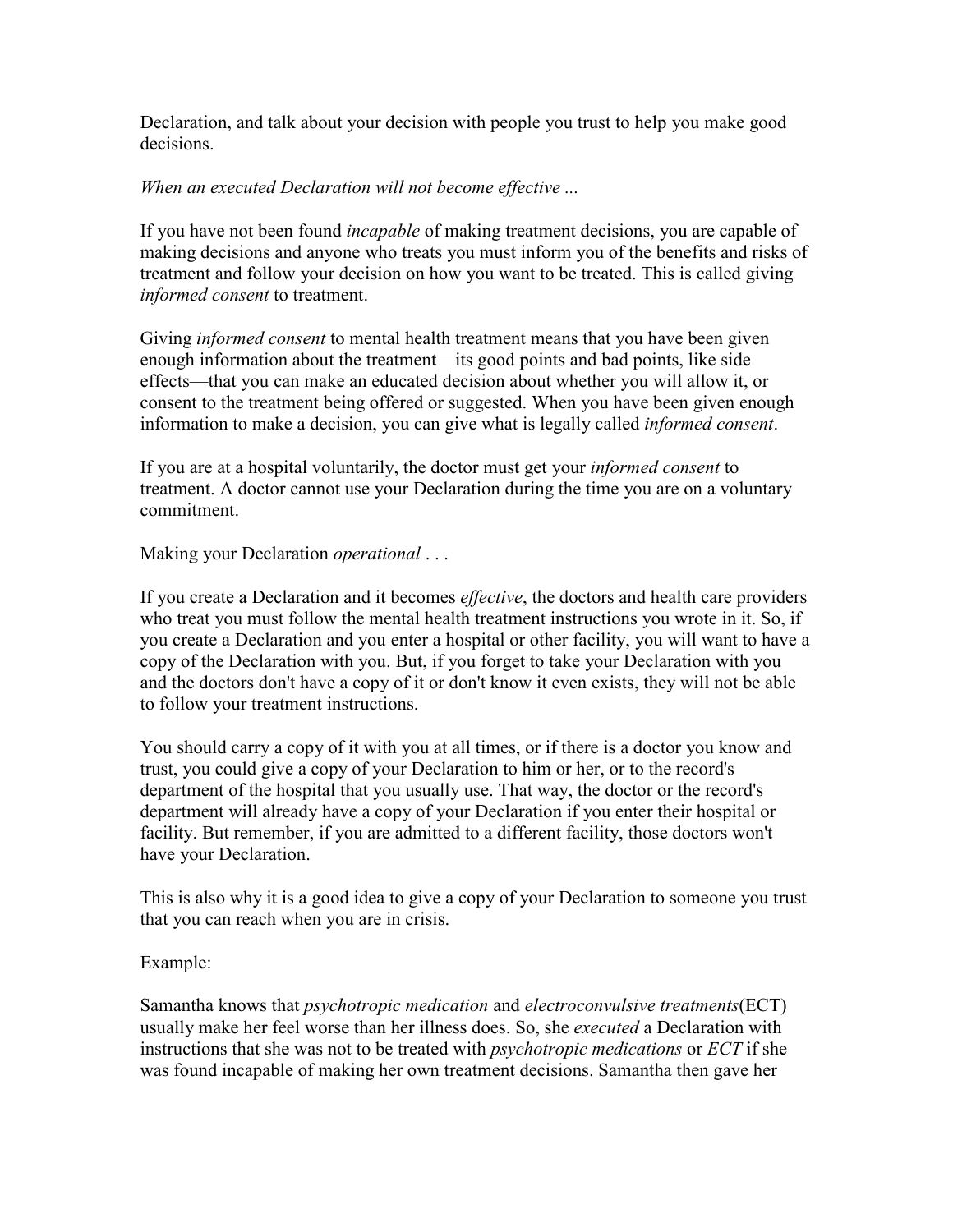Declaration to her roommate, Marsha, so that Marsha could give the Declaration to Samantha's doctors if she became ill or was admitted to a mental health facility.

One year later, Samantha was admitted to the hospital and a judge found her incapable of making treatment decisions. At that time, Marsha was supposed to give Samantha's Declaration to the doctors at the hospital so that her instructions about treatment would be followed.

There are three ways this story could end. If you decide to create a Declaration, you should think about each of the ways the story could turn out and take steps to make sure you get the end you want.

Ending 1: Marsha had moved to another city and didn't know that Samantha had been admitted to a hospital, so she could not give Samantha's Declaration to her doctors. Because the doctors did not know that Samantha had created a Declaration, they could not follow her treatment instructions. They thought that Samantha should be treated with psychotropic medication, and asked a judge in a court for permission. The judge gave the doctor permission, and he treated Samantha with psychotropic medication.

Ending 2: Marsha believed that psychotropic medication was the only way Samantha would feel better, so she did not give Samantha's Declaration to the doctor. Because the doctor did not know that Samantha had created a Declaration, they could not follow her treatment instructions. They thought that Samantha should be treated with psychotropic medication, and asked a judge in a court for permission. The judge gave the doctor permission, and he treated Samantha with psychotropic medication.

Ending 3: Marsha gave Samantha's Declaration to the doctor at the hospital just as Samantha had requested. The doctor read the Declaration and did not treat her with psychotropic medication or ECT.

Once a doctor has your Declaration, it can be used, is operational, and the instructions you put in it will be followed--most of the time. However, there is one time when it is possible that the treatment instructions in your Declaration will not be followed:

In an *emergency*, when your behavior shows that you are in imminent danger of causing harm to yourself or others, the doctors must first try to follow your Declaration. However, if following your declaration does not work to stop you from being an immediate danger to yourself or others, the doctor can go against your Declaration.

## Example 1:

Tony did not want to receive psychotropic medication if he was admitted to the mental health center, so he created a Declaration saying that and gave it to his doctor. One year later, Tony was admitted to the hospital in crisis.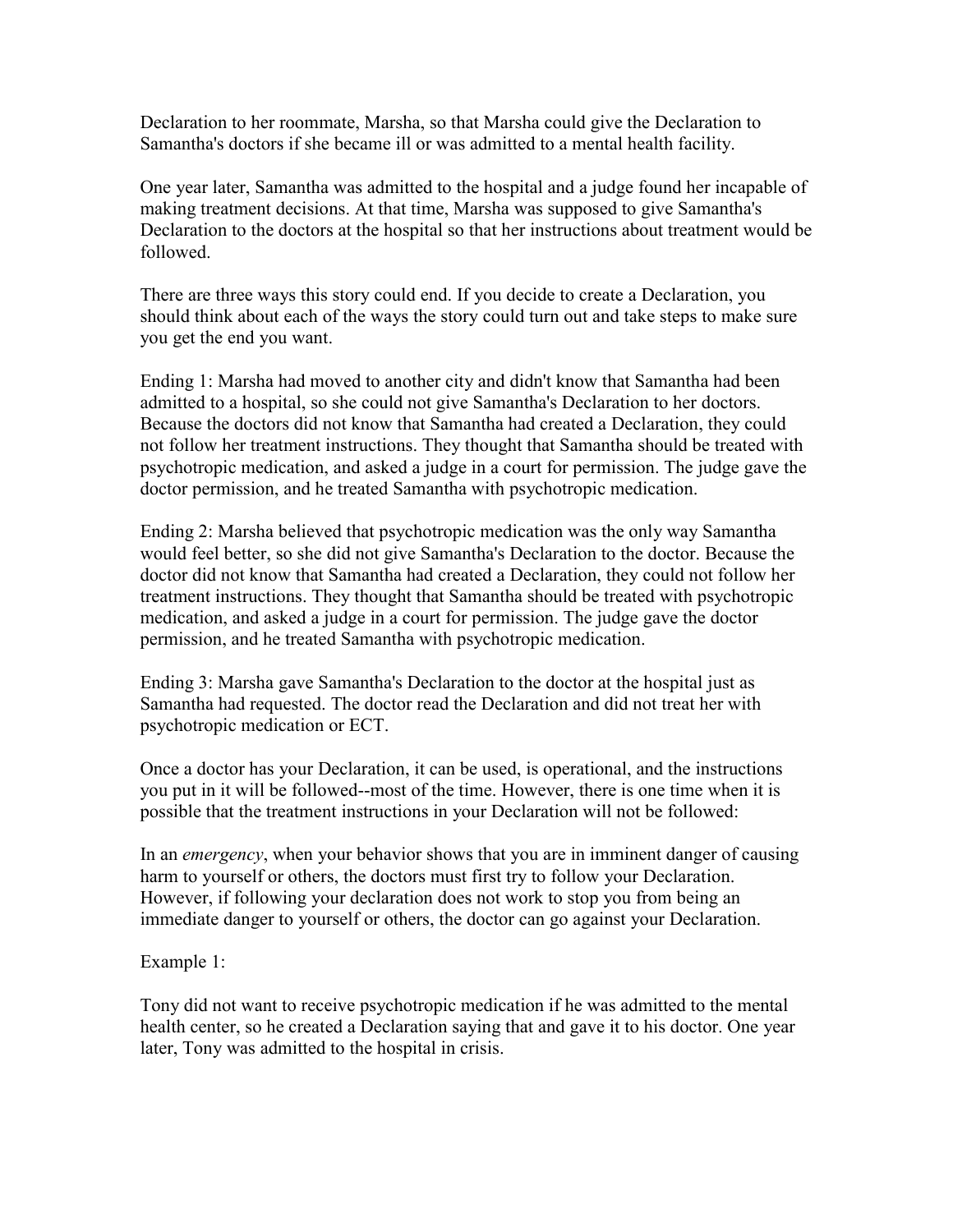Even though the doctor had Tony's Declaration, the doctor thought that Tony was going to hurt himself--that made it an emergency situation. The doctor tried to follow the Declaration but Tony remained actively suicidal. To make sure Tony did not hurt himself, the doctor was then allowed to go against the Declaration and give Tony psychotropic medication, even though the Declaration said Tony did not want psychotropic medication to be used in his mental health treatment. However, once the emergency is over, the doctor must again follow Tony's Declaration and not give him any more medications.

Example 2:

Tony did not want to receive ECT if he was admitted to the mental health center, so he created a Declaration saying that and gave it to his doctor. One year later, Tony was admitted to the hospital in crisis.

Then, even though the doctor had Tony's Declaration, the doctor thought that Tony was very likely to hurt himself--that made it an emergency situation. The doctor first tried to follow Tony's Declaration, but Tony remained actively suicidal. The doctor cannot give Tony ECT, and must follow Tony's wishes about ECT at all times. There is no exception.

Three Mental Health Treatments You May or May Not Allow

Section 8: Three treatments you can give instructions about in your Declaration

If you create a Declaration, you can give instructions about three kinds of mental health treatment you do or do not want used as part of your mental health treatment if you are incapable of making those decisions in the future. In your Declaration you can give instructions about these three kinds of treatment:

Psychotropic Medications Electroconvulsive Treatment (ECT) Emergency Mental Health Treatment

Because the legal form used to create your Declaration has space where you can put CONDITIONS AND LIMITATIONS on your treatment instructions, we think you can change almost everything in the form so that your Declaration says exactly what you want about each of these three treatments.

For example, the form has a place to put a checkmark to either consent or refuse ECT, but where it says CONDITIONS AND LIMITATIONS, you could write that you consent only to 12 treatments (see the Examples for more changes). Or, you could consent to psychotropic medication but only for a certain time period.

Because this is a brand-new law, if someone objects to this, a judge in court will have to decide whether or not these changes are legal. If a judge decides the changes are not legal, your Declaration might be void or cancelled, or the judge might decide that a section of the Declaration is not legal but the other sections are legal and should be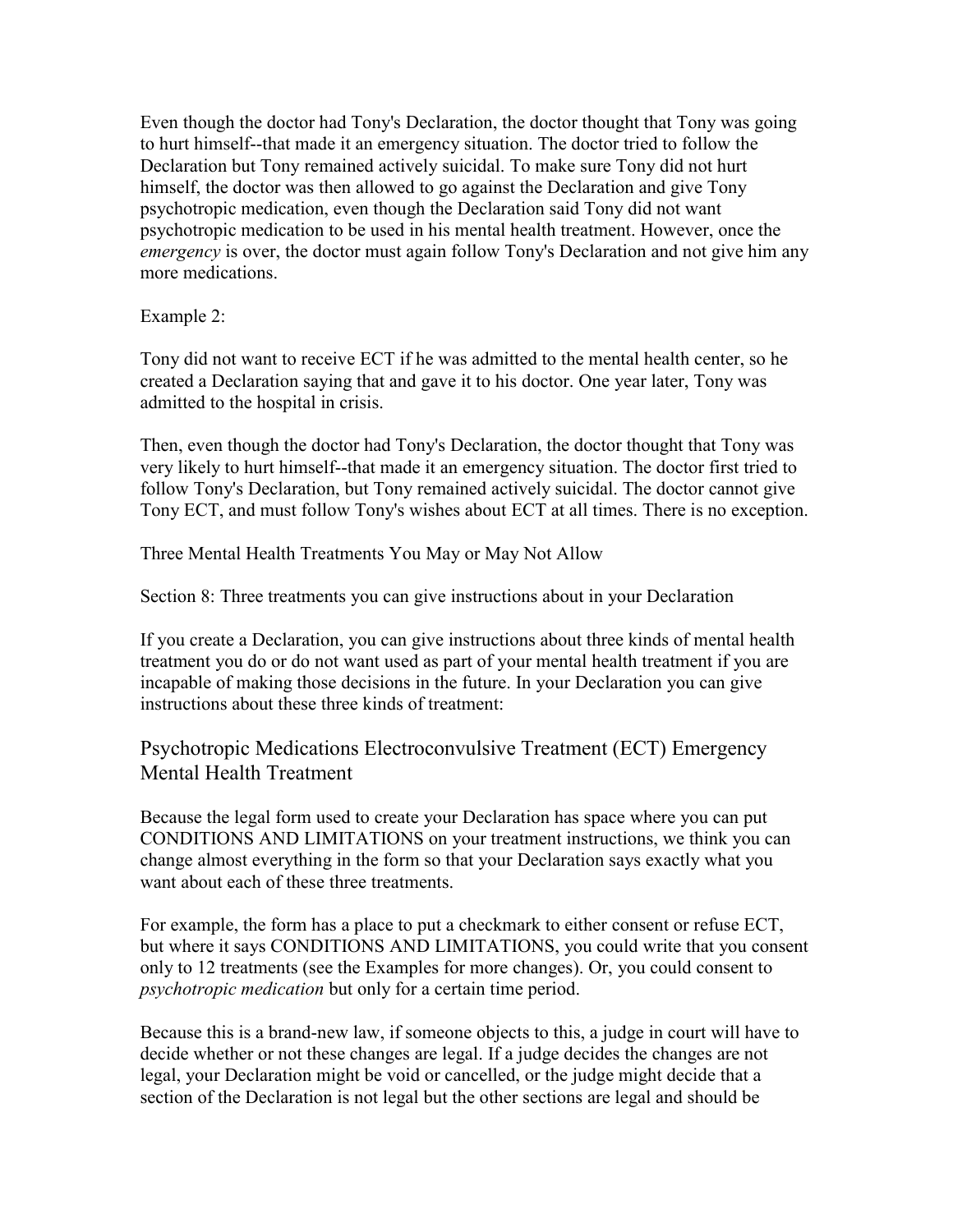followed. Until a court rules on changes like these, no one can be sure which way a court will interpret this law.

Because there are so many changes you can make about mental health treatment in your Declaration, we strongly urge you to talk to a doctor, a lawyer, and other people you can trust to help you make important decisions.

#### Section 9: Psychotropic Medications

If you create a Declaration, you can say whether *psychotropic medications* can or cannot be used in your mental health treatment. If your Declaration becomes *effective*, your instructions will control the treatment you get.

As you will see by the tables below, this is a very complicated part of your Declaration because there are many different instructions you can give about how psychotropic medications can be used in your treatment. Because it is so complicated, and because there are so many medications available, you should talk about these decisions with a doctor, a lawyer, friends, and family.

The part of your Declaration where you give instructions about *psychotropic medication* looks like this:

#### PSYCHOTROPIC MEDICATIONS

If I become incapable of giving informed consent for mental health treatment, my wishes regarding psychotropic medications are as follows:

I consent to the administration of the following medications:

I DO NOT consent to the administration of the following medications:

\_\_\_\_ I do consent to the administration of a Federal Drug Administration (FDA) approved medication that was only approved  $\&$  in existence after my declaration and that is considered in the same class of psychoactive medications as stated below:

Conditions or limitations:

If you will allow psychotropic medication as part of your mental health treatment, you can give instructions about which medications can and cannot be used in your treatment.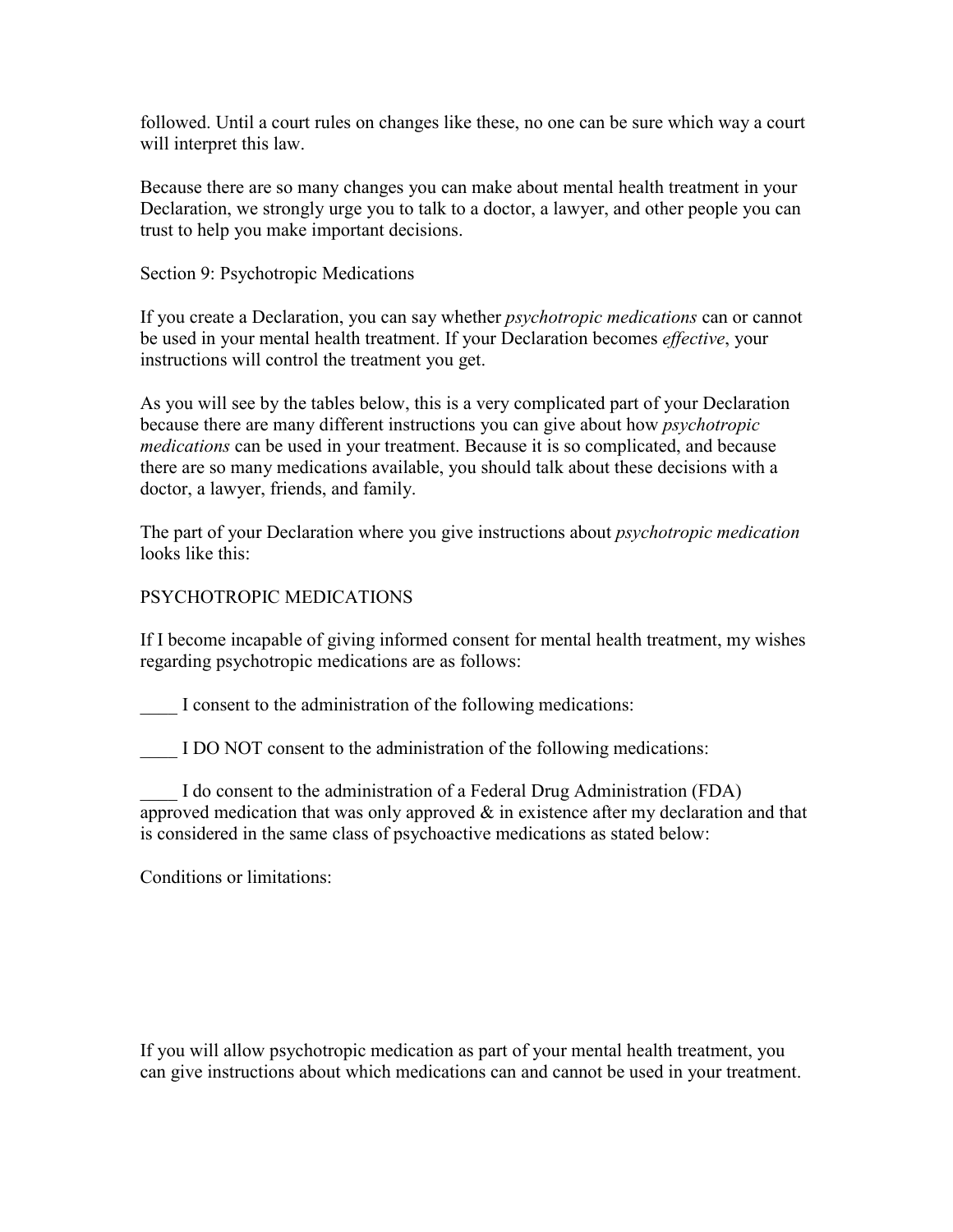Examples of the use of psychotropic medications in your Declaration:

Mary knows that when she becomes very ill, she needs psychotropic medication- specifically lithium--to get better, but sometimes she just stops taking it. When that happens, Mary wants the doctor to give her lithium--and only lithium--even if she objects to it:

Condition: I only consent to the administration of lithium by my psychiatrist. I do not want any anti-psychotic medications because they make me lethargic, and I have uncontrollable trembles.

John has had periods when his thinking was so confused that his doctor has given him medication. While John knows that the medication is necessary, he wants to give his doctor the authority to give him medication only for a while--not forever--so he wrote the following condition:

Condition: I consent to the administration of psychotropic medication by my psychiatrist for up to days. After the days, the medication should be discontinued. I understand that the discontinuation of my medication may cause me to remain at the hospital for a longer period of time.

Harry thinks it is okay for his doctor to give him Haldol when he is incapable and can't give informed consent. He also agrees to take any new medications that may come out after he has executed his declaration that are in the same medication category as Haldol. Harry put a check mark on the line that states that he agrees to new FDA medications and wrote the following condition:

Condition: I consent to the administration of any new medications that are in the same medication category as Haldol that is approved by two doctors.

In the following table, Column 1 shows you the instructions about psychotropic medications you could put in your Declaration. If you write the instructions in Column 1 in your Declaration and it becomes effective, Column 2 shows what will happen, unless it is an emergency (i.e., you are a danger to yourself or to others). Column 3 gives you the legal words you can put into your Declaration to give the instructions.

`

| Psychotropic Medications / Declaration                                                         |                                                                                            |                                                                                       |  |  |  |
|------------------------------------------------------------------------------------------------|--------------------------------------------------------------------------------------------|---------------------------------------------------------------------------------------|--|--|--|
| Column 1<br>Column <sub>2</sub><br>Column 3                                                    |                                                                                            |                                                                                       |  |  |  |
| If you write these<br>instructions in your<br>Declaration about<br>psychotropic<br>medication, | This is what will<br>happen (unless it is<br>an emergency or<br>there is a court<br>order) | You can write this in<br>your Declaration to give<br>the instructions in<br>Column 1. |  |  |  |
| You do not want                                                                                | No psychotropic                                                                            | . Do not put a                                                                        |  |  |  |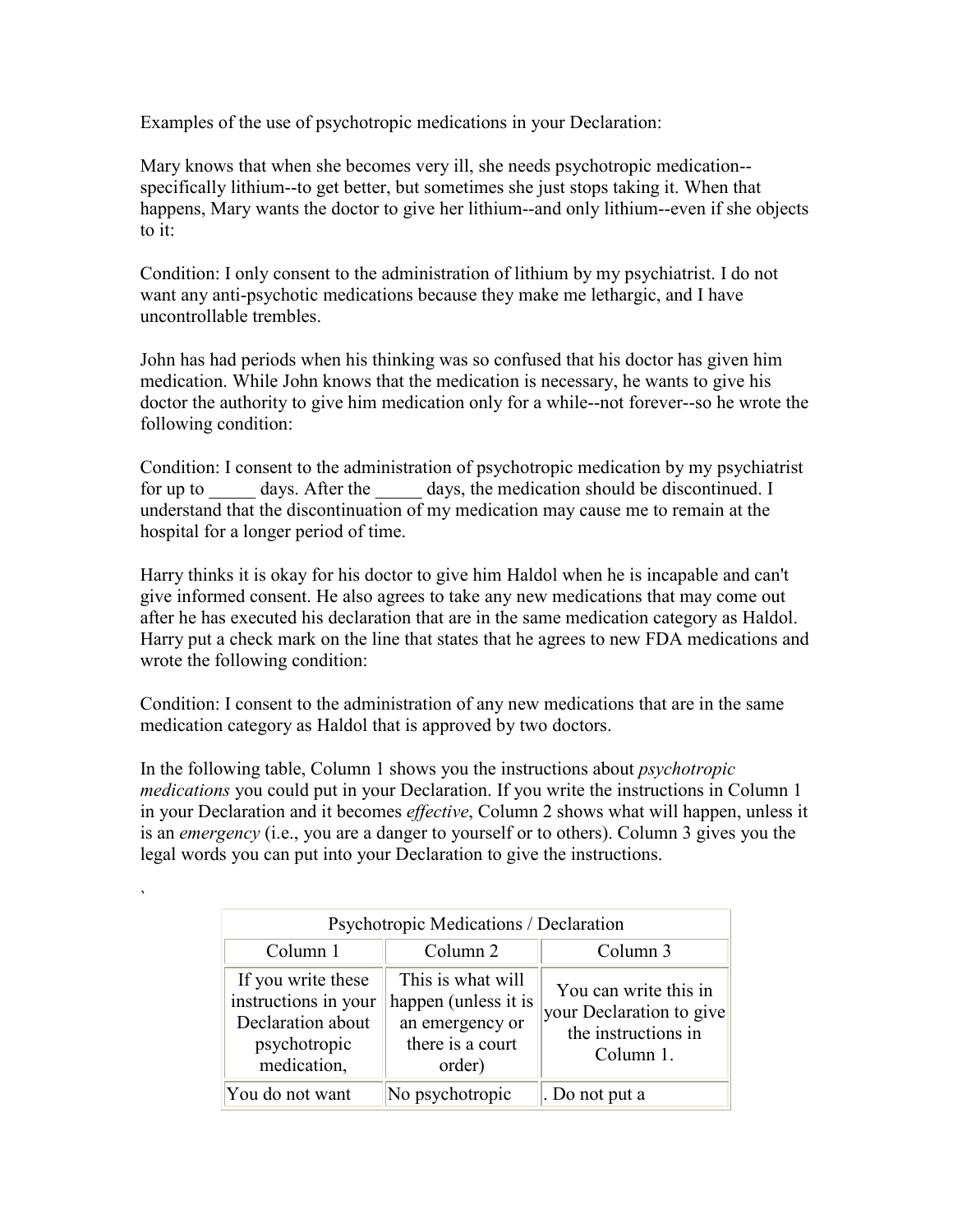| psychotropic         | medication should  | checkmark on any line.    |
|----------------------|--------------------|---------------------------|
| medication used in   | be used under any  | Write this sentence       |
| your mental health   | circumstances in   | where it says             |
| treatment, and you   | your mental health | Conditions and            |
| write these          | treatment.         | Limitations: I do not     |
| instructions in your |                    | consent to the use of     |
| Declaration          |                    | $\alpha$ any psychotropic |
|                      |                    | medications in my         |
|                      |                    | mental health treatment.  |

If you are using this instruction, you should probably include in the conditions and limitations section that you understand that without medications you may remain in the hospital longer. You may also want to include the reasons that you do not want medications, i.e., side effects, religious beliefs, etc. You should state that this list is not an exhaustive list of reasons that you prefer not to take the medications.

| Psychotropic Medications / Declaration                                                                                                                                                                        |                                                                                         |                                                                                                                                                                                                                                                                                                                                                                                                  |  |                                                                                                                                                                                                                                                        |  |
|---------------------------------------------------------------------------------------------------------------------------------------------------------------------------------------------------------------|-----------------------------------------------------------------------------------------|--------------------------------------------------------------------------------------------------------------------------------------------------------------------------------------------------------------------------------------------------------------------------------------------------------------------------------------------------------------------------------------------------|--|--------------------------------------------------------------------------------------------------------------------------------------------------------------------------------------------------------------------------------------------------------|--|
| Column 1                                                                                                                                                                                                      |                                                                                         | Column <sub>2</sub>                                                                                                                                                                                                                                                                                                                                                                              |  | Column 3                                                                                                                                                                                                                                               |  |
| If you write these<br>instructions in your<br>Declaration about<br>psychotropic<br>medication,                                                                                                                | This is what will<br>happen (unless it is an<br>emergency or there is<br>a court order) |                                                                                                                                                                                                                                                                                                                                                                                                  |  | You can write this in<br>your Declaration to<br>give the instructions<br>in Column 1.                                                                                                                                                                  |  |
| You will allow<br>psychotropic<br>medication to be<br>used in your<br>mental health<br>treatment, so you<br>write the names of<br>all the medications<br>you will allow to<br>be used in your<br>Declaration. |                                                                                         | Only those<br>medications should be<br>used in your mental<br>health treatment.<br>If a new medication<br>comes out that might<br>help you, your doctors<br>should not give it to<br>you unless you have<br>checked the line that<br>says you approve of<br>new medications (see<br>below) because the<br>new medication is not<br>on the list of<br>medications you put<br>in your Declaration. |  | Put a checkmark on<br>the line that says: "I<br>consent to the<br>administration of the<br>following<br>medications:" On the<br>next line, write the<br>names of the<br>psychotropic<br>medications you will<br>allow to be used in<br>your treatment. |  |
| You consent to the use                                                                                                                                                                                        |                                                                                         | You should                                                                                                                                                                                                                                                                                                                                                                                       |  | Put a checkmark on the line                                                                                                                                                                                                                            |  |
| of psychotropic<br>medication to be used                                                                                                                                                                      |                                                                                         | not be given<br>any                                                                                                                                                                                                                                                                                                                                                                              |  | that says: "I do not consent<br>to the administration of the                                                                                                                                                                                           |  |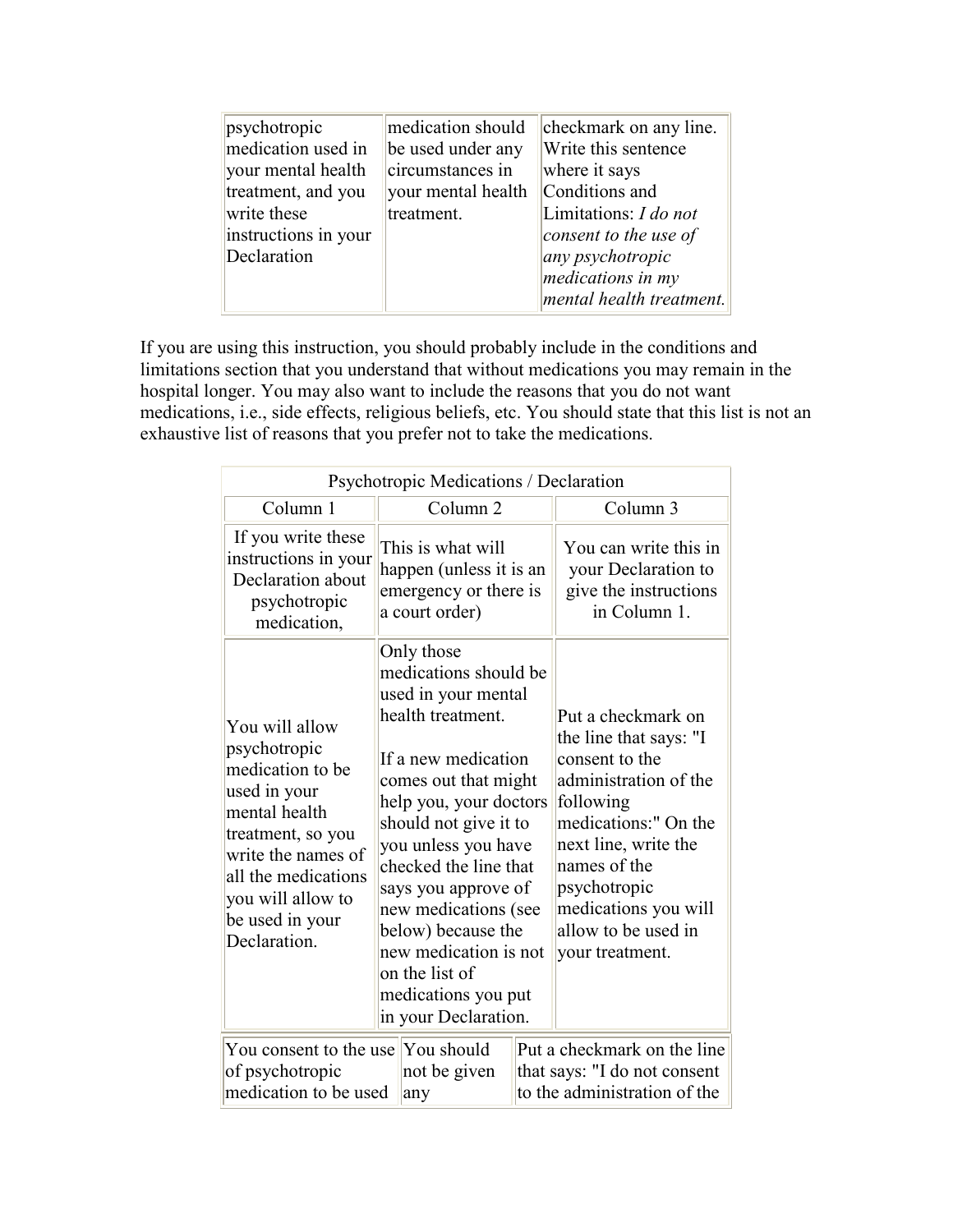| in your mental health | medication     | following medications:"          |
|-----------------------|----------------|----------------------------------|
| treatment, but you    | that is on     | and write the names of the       |
| write down the names  | your list.     | psychotropic medications         |
| of medications you do |                | you do not want to use on        |
| not want to use.      | You could be   | the line below that              |
|                       | given any      | statement.                       |
|                       | medication     |                                  |
|                       | that is not on | Write this sentence where it     |
|                       | your list.     | says Conditions and              |
|                       |                | Limitations: <i>I consent to</i> |
|                       |                | the administration of            |
|                       |                | <i>psychotropic medication</i>   |
|                       |                | except those listed above."      |

You should also write the reasons why you do not want certain medications, i.e.,side effects, religious beliefs, etc. You may also want to include why you do want the medications that you have written down.

| Psychotropic Medications / Declaration                                                                                             |                                                                                                                                                                                                             |                                                                                                                                                                                                                                                                                                                                                                                                                     |  |  |  |  |
|------------------------------------------------------------------------------------------------------------------------------------|-------------------------------------------------------------------------------------------------------------------------------------------------------------------------------------------------------------|---------------------------------------------------------------------------------------------------------------------------------------------------------------------------------------------------------------------------------------------------------------------------------------------------------------------------------------------------------------------------------------------------------------------|--|--|--|--|
| Column 1                                                                                                                           | Column <sub>2</sub>                                                                                                                                                                                         | Column 3                                                                                                                                                                                                                                                                                                                                                                                                            |  |  |  |  |
| If you write these<br>instructions in<br>your Declaration<br>about<br>psychotropic<br>medication,                                  | this is what will<br>happen (unless it is<br>an emergency or<br>there is a court<br>order).                                                                                                                 | You can write this in your<br>Declaration to give the<br>instructions in Column 1.                                                                                                                                                                                                                                                                                                                                  |  |  |  |  |
| You consent to<br>the use of any<br>new medications<br>that are FDA<br>approved after<br>you have<br>executed your<br>Declaration. | You will also be<br>given medications<br>that are FDA<br>approved after you<br>have executed your<br>advance directive<br>that are in the same<br>drug class as the<br>medications that<br>you have listed. | Put a checkmark on the<br>line that says: I do consent<br>to the administration of a<br>Federal Drug<br>Administration (FDA)<br>approved medication that<br>was only approved $\&$ in<br>existence after my<br>declaration and that is<br>considered in the same<br>class of psychoactive<br>medications as stated<br>below:"<br>On the next line put the<br>names of the psychotropic<br>medications that you will |  |  |  |  |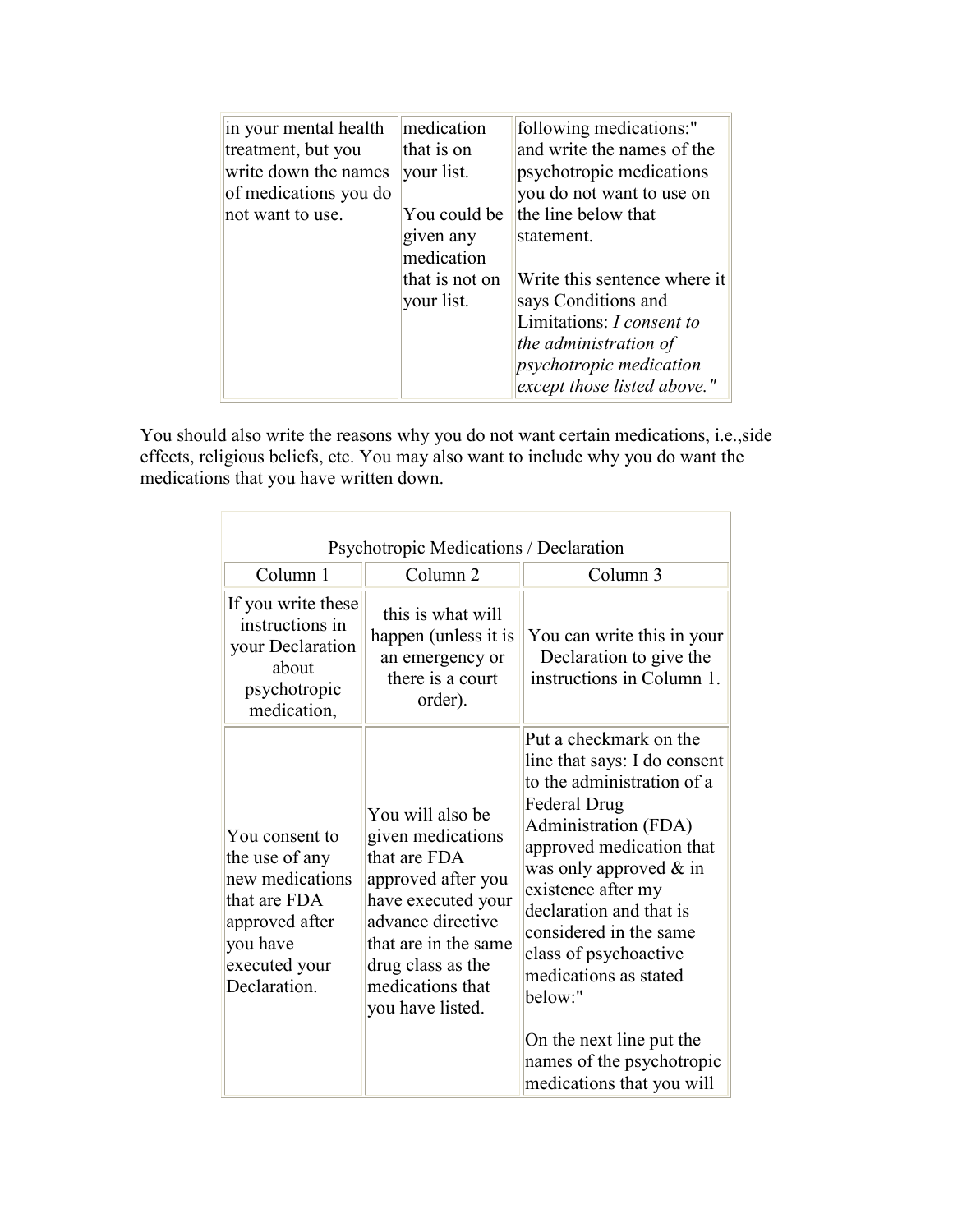|                                                                                                                                                                       |                                                                                                                                                            | allow to be substituted<br>with new FDA approved<br>medications.           |
|-----------------------------------------------------------------------------------------------------------------------------------------------------------------------|------------------------------------------------------------------------------------------------------------------------------------------------------------|----------------------------------------------------------------------------|
| You do not put<br>any instructions<br>in your<br>Declaration about unless someone<br>the use of<br>psychotropic<br>medications in<br>vour mental<br>health treatment. | No psychotropic<br>medication should<br>be given to you<br>asks for permission<br>or you are ordered<br>to take medications<br>at a medication<br>hearing. | Leave the psychotropic<br>medication section of your<br>Declaration blank. |

If you allow psychotropic medication to be used as part of your mental health treatment, you can write down how many times it can be used, the dosages that you want and give other instructions where the form says CONDITIONS OR LIMITATIONS.

Section 10: Electroconvulsive Treatments (ECT)

If you create a Declaration, you can say whether ECT can or cannot be used in your mental health treatment. Then, if your Declaration becomes effective, the instructions you put in it will control your treatment. The part of your Declaration you use to give instructions about ECT looks like this:

## ELECTROCONVULSIVE THERAPY

If I become incapable of giving or I am withholding informed consent for mental health treatment, my wishes regarding electroconvulsive therapy are as follows:

I consent to the administration of electroconvulsive treatment.

I do not consent to the administration of electroconvulsive treatment.

Conditions or limitations: \_\_\_\_\_\_\_\_\_\_\_\_\_\_\_\_\_\_\_\_\_\_\_\_\_\_\_\_\_\_\_\_\_\_\_\_\_

Because this legal form has space where you can put CONDITIONS AND LIMITATIONS

on your ECT instructions, we think you can write that you consent only to a certain number of ECT treatments.

\_\_\_\_\_\_\_\_\_\_\_\_\_\_\_\_\_\_\_\_\_\_\_\_\_\_\_\_\_\_\_\_\_\_\_\_\_\_\_\_\_\_\_\_\_\_\_\_\_\_\_\_\_\_\_\_\_\_\_\_\_\_\_\_\_ \_\_\_\_\_\_\_\_\_\_\_\_\_\_\_\_\_\_\_\_\_\_\_\_\_\_\_\_\_\_\_\_\_\_\_\_\_\_\_\_\_\_\_\_\_\_\_\_\_\_\_\_\_\_\_\_\_\_\_\_\_\_\_\_\_

Examples of the use of ECT in your Declaration: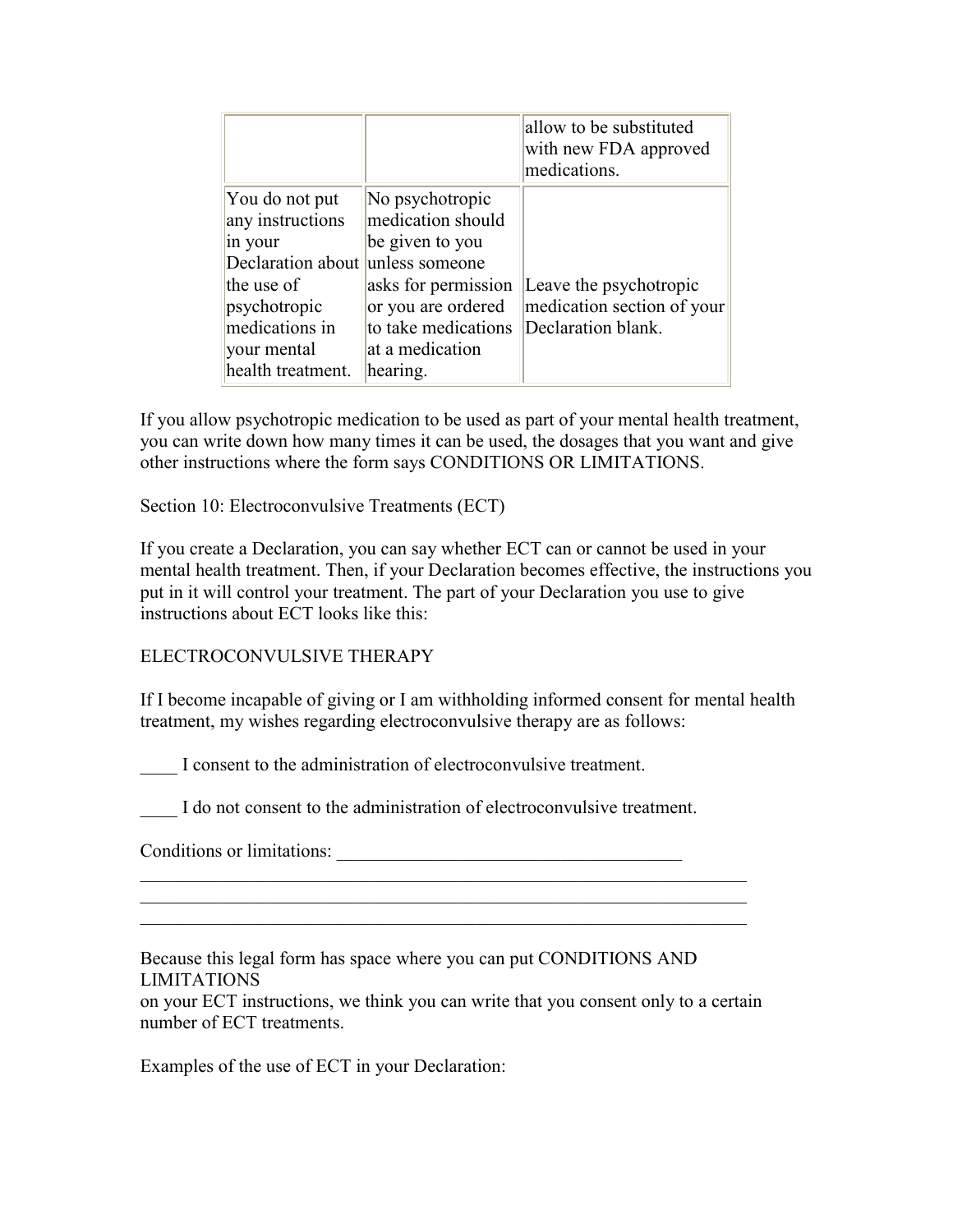Maria has had ECT before and knows that it helps her when she is very ill. Maria doesn't have her own doctor, and often has different doctors at the clinic she uses. She wants to make sure that her health is protected if she has ECT treatments again, so Maria states in her declaration that she consents to ECT. Maria added the following condition to her Declaration<sup>.</sup>

Condition: I consent to the administration of ECT as long as the procedure is explained to me and I understand what health risks are associated with receiving ECT.

Jose had ECT before and knows that after five or six treatments he is much better and is able to think for himself and decide about more treatment. If Jose's doctor wants to give him ECT again, Jose only wants five or six treatments and also wants his brother to watch over his ECT treatment. Jose puts the following condition in his Declaration:

Condition: I consent to the administration of up to six (6) electroconvulsive treatments, provided my brother consents to the treatment.

Lenny's work place got new health insurance, so Lenny has a new doctor. Medication controls his mental illness almost all of the time, but about every five years Lenny may need ECT to feel better. Still, because of the headaches he gets with ECT, Lenny wants to make sure that the doctors always try medications before they give him ECT. Lenny wrote the following condition in his Declaration:

Condition: I consent to the administration of ECT only after my doctor has monitored and adjusted my medication for (period of time) and has exhausted the use of any new and different medications.

Kathryn was given ECT in the past and knows that ECT caused memory loss. She does not want to have ECT again, regardless of the circumstances. Kathryn checked the line in her Declaration that says she does not consent to ECT, and wrote the following condition to her declaration:

Condition: I do not, under any circumstances and regardless of whether I have been determined to be incompetent by a court of law, consent to ECT. I have been given ECT in the past, and it has caused me to have long- term memory loss.

Preferences for Emergency Treatment

If you create a Declaration, you can state which treatments you prefer to be tried if you require immediate treatment. This section is not meant to cause fear in anyone filling out this form. This section will only be used when it is necessary to treat you in order to prevent probable imminent death or serious bodily injury. Then, if your Declaration becomes effective, your instructions will be attempted first when you are considered in need of emergency treatment.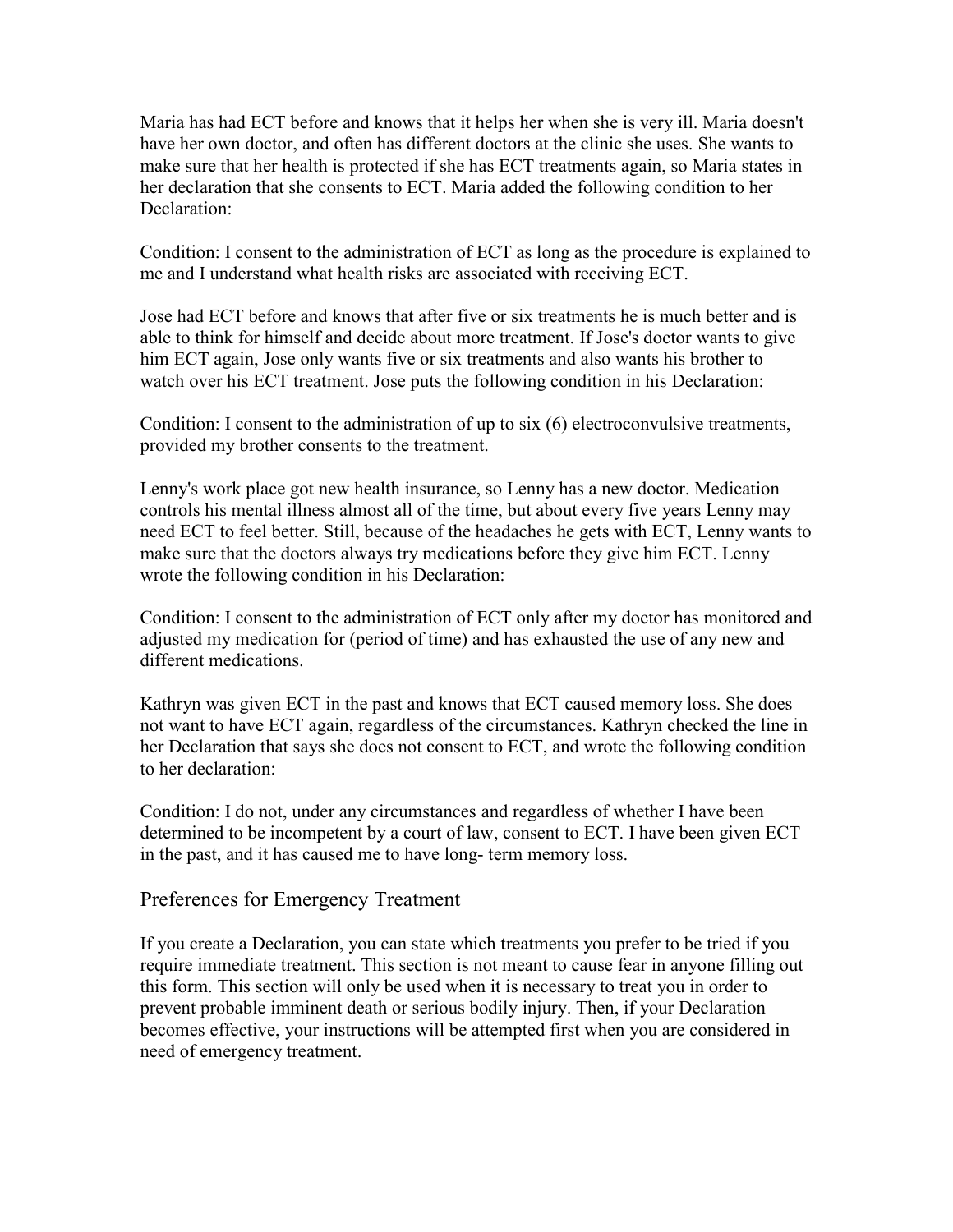However, this section only becomes effective when you have been determined incompetent by a court of law. Therefore, a doctor may state that, at the time of the emergency--if you had not been determined incompetent by a court of law-- they did not have to follow your advanced directive. We think that you can ensure that your preferences in this section are used whenever you are in an emergency, regardless of whether you have been determined incompetent, by using the CONDITION AND LIMITATION section.

Example:

Jai states that he prefers to fold clothes when he becomes agitated, then medication, then seclusion, and then restraint if more restrictive means are necessary in an emergency situation. He states this in his Declaration. Jai is hospitalized, but has not been found incompetent by a court of law. During his hospitalization, he starts screaming and threatens to hurt a staff member because they will not allow him to have a smoke break. The doctor does not follow the directive because Jai has not been determined to be incompetent. The doctor then orders mechanical restraints for him.

How to avoid this problem:

Under the CONDITIONS AND LIMITATIONS section, you should write "My preferences under this section should be used whenever an emergency situation arises, regardless of whether I have been determined to be incompetent by a court of law."

The part of your Declaration you use to give instructions about emergency treatment looks like this:

OPTIONAL: In an emergency, I prefer the following treatment FIRST (circle one) Restraint / Seclusion / Medication

OPTIONAL: In an emergency, I prefer the following treatment SECOND (circle one) Restraint / Seclusion / Medication

OPTIONAL: In an emergency, I prefer the following treatment THIRD (circle one) Restraint / Seclusion / Medication

\_\_\_\_ I prefer a male/female to administer restraint, seclusion and/or medications.

\_\_\_\_\_\_\_\_\_\_\_\_\_\_\_\_\_\_\_\_\_\_\_\_\_\_\_\_\_\_\_\_\_\_\_\_\_\_\_\_\_\_\_\_\_\_\_\_\_\_\_\_\_\_\_\_\_\_\_\_\_\_\_\_

\_\_\_\_\_\_\_\_\_\_\_\_\_\_\_\_\_\_\_\_\_\_\_\_\_\_\_\_\_\_\_\_\_\_\_\_\_\_\_\_\_\_\_\_\_\_\_\_\_\_\_\_\_\_\_\_\_\_\_\_\_\_\_\_

Options for treatment prior to use of restraint, seclusion and /or medications:

Conditions or limitations: \_\_\_\_\_\_\_\_\_\_\_\_\_\_\_\_\_\_\_\_\_\_\_\_\_\_\_\_\_\_\_\_\_\_\_\_\_\_\_\_\_\_\_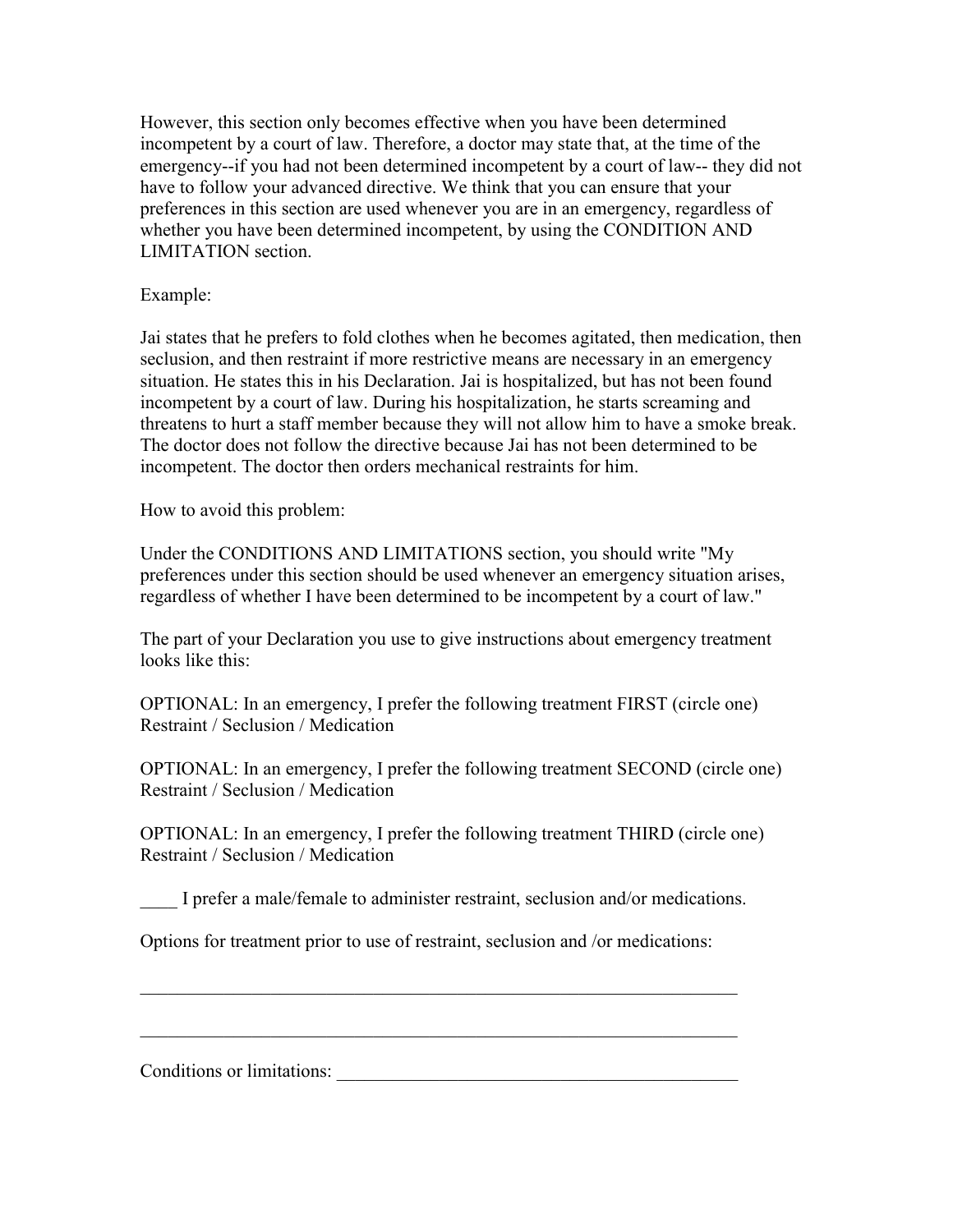Because this legal form has a space where you can put options for treatment prior to use of restraint, seclusion, or medication, we think that you can put other methods you want tried to help you calm down before resorting to restraint, seclusion, or medication.

\_\_\_\_\_\_\_\_\_\_\_\_\_\_\_\_\_\_\_\_\_\_\_\_\_\_\_\_\_\_\_\_\_\_\_\_\_\_\_\_\_\_\_\_\_\_\_\_\_\_\_\_\_\_\_\_\_\_\_\_\_\_\_\_\_

\_\_\_\_\_\_\_\_\_\_\_\_\_\_\_\_\_\_\_\_\_\_\_\_\_\_\_\_\_\_\_\_\_\_\_\_\_\_\_\_\_\_\_\_\_\_\_\_\_\_\_\_\_\_\_\_\_\_\_\_\_\_\_\_\_.

Examples of the use of Emergency Preferences in your Declaration:

Tyrone knows that he often gets agitated when the unit becomes loud or when he hasn't had enough time to himself. He knows that he is able to calm down if he is allowed to go to a quiet area by himself and listen to music or read a book. He also knows that he prefers seclusion to restraint or medications. In order to ensure that his wishes are followed in an emergency situation, Tyrone first circles seclusion, then restraint, and then medication.

Options for Treatment: Prior to the use of seclusion, restraint, or medications, I would like the option to go to a quiet area by myself and listen to music or read a book because this helps me calm down and often makes seclusion, restraint, or medications unnecessary.

Section 11: Glossary of Terms

Attending Physician is the doctor who is responsible for your treatment. If you have a regular doctor, he or she would probably be your attending physician. If you have entered a hospital or another facility, the attending physician is the doctor who is assigned to you.

ECT is the acronym for electroconvulsive therapy.

Effective means your Declaration will be used as your treatment instructions when a judge in a medication or a guardianship hearing believes you cannot make those decisions. If your Declaration was executed and you are found incapable of making treatment decisions, your Declaration becomes effective.

Emergency means that it is immediately necessary to treat a person to prevent probable imminent death or serious bodily injury to the person. Even though you create a Declaration, the doctors or others who treat you can go against your Declaration in an emergency situation after they first try the treatments that you have indicated in your declaration.

Executed means that you and two witnesses have signed and dated your Declaration. It will remain in effect for three years unless you cancel it, execute a new declaration, or are found to be incompetent at the time that the three years expire. When your Declaration is executed that means it is legally possible for your Declaration to be used as your instructions for mental health treatments when you can't make those decisions yourself.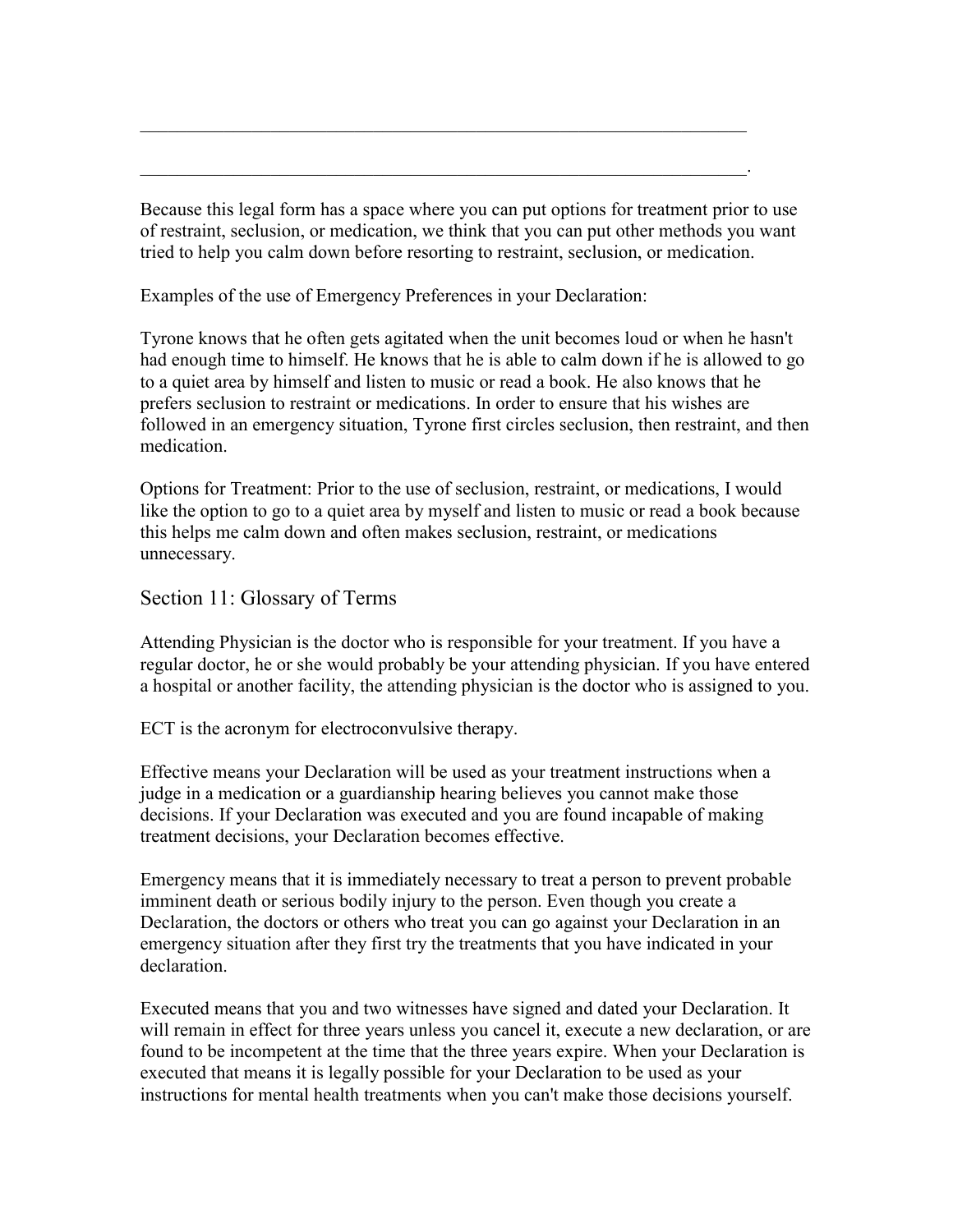Health Care Facility or Provider means an individual or facility licensed, certified, or otherwise authorized to administer health care or treatment, for profit or otherwise, in the ordinary course of business or professional practice and includes a physician or other health care provider, a residential care provider, or an inpatient mental health facility as defined in § 571.008, Tex. Health and Safety Code.

Incapable/ Incompetent/ Incapacitated means that you are not able to make treatment decisions. You will be found incapable if a judge believes that you cannot understand information well enough to make decisions or that you can't tell someone what your decisions about mental health treatment are.

Informed Consent means that unless you have been found incapable, people who treat you must give you enough information about the treatment, its good point and bad points, that you can make an educated decision about whether you will allow the treatment, before you are treated. If you have been given enough information to make a good decision, you can give what is legally called informed consent.

Operational means your Declaration has been executed and was given to a doctor.

Principal is the legal term for the person (principal) who creates the Declaration.

Psychotropic Medication means medication whose use for antipsychotic antidepressant, antimanic, antianxiety, behavioral modification or behavioral management purposes is listed in AMA Drug Evaluations, latest edition, or Physician's Desk Reference, latest edition, or what are administered for any of these purposes. ..." [405 ILCS 5/1-121.1]

Valid means that your Declaration is legal and can be used.

Void means that your Declaration is not legal and cannot be used.

# Appendix Form You Can Use to Create Your Declaration for Mental Health Treatment

A form you can use to create your Declaration:

The Texas law that created the Declaration for Mental Health Treatment included a form you can use to create a Declaration. That form is shown below, and is called "The Statutory Form."

The law says that you can change that form as long as you follow its example. We have included the statutory form. We suggest you use this form.

If you create a Declaration, remember that it is a legal document which can control the mental health treatment you get in the future. Think very carefully about what treatment instructions you want in your Declaration, and discuss those instructions with a doctor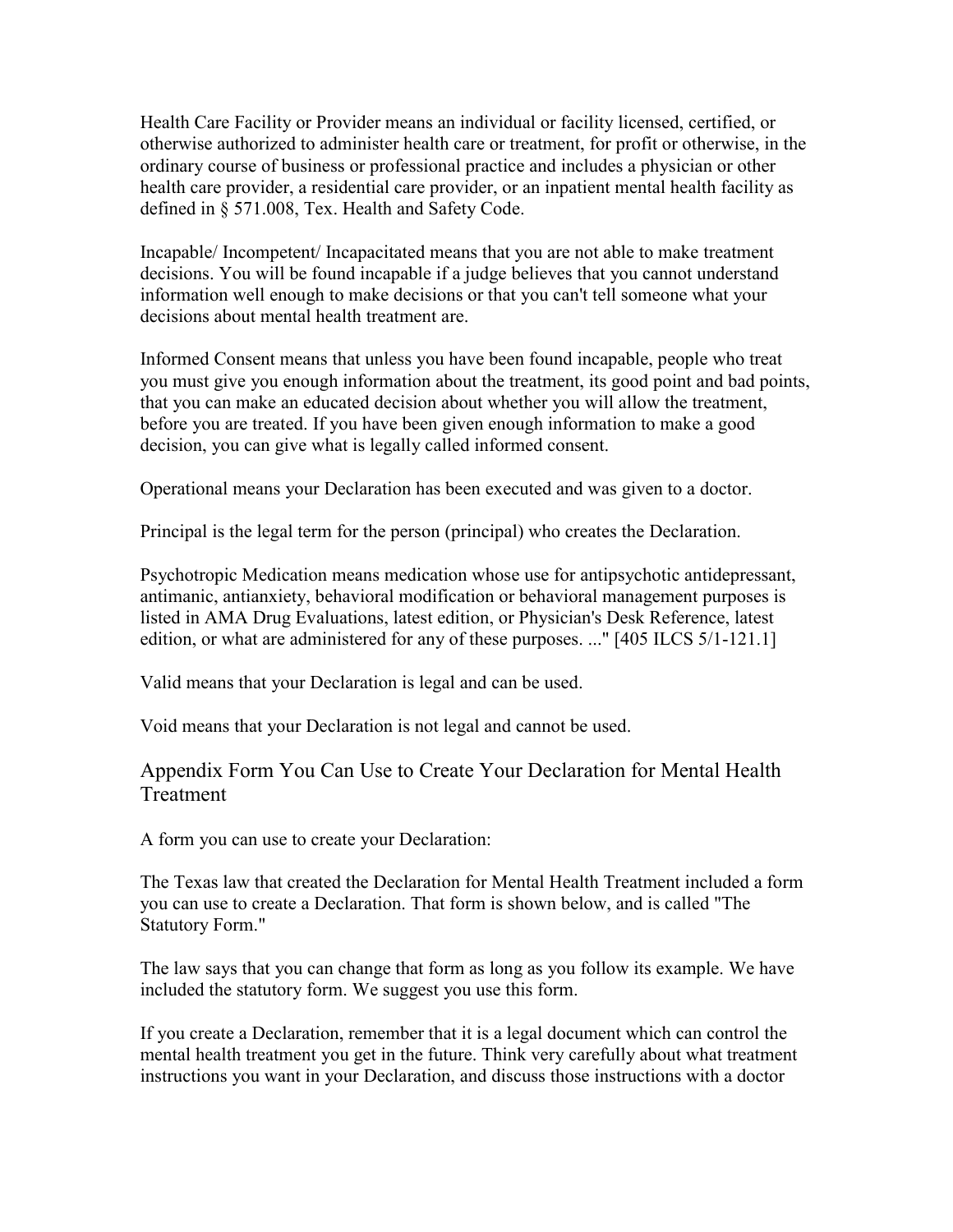and a lawyer to make sure it gives exactly the instructions you want it to give about your future mental health treatment.

Remember, if you make a mistake about your mental health treatment instructions when you create your Declaration, you might have to live with that mistake for a very long time.

A Doctor: You should talk to a doctor you know and trust, and who knows you and your illness, before you fill out the Declaration form. A doctor--who knows you, your illness, and the treatments for your illness--can help you write instructions about the treatments you want and don't want.

A Lawyer: You should talk to a lawyer. Lawyers know how to fill out legal forms, and could help you make sure your Declaration does not say things you don't mean. Talking to a lawyer would also help you find out about other legal ways to give instructions about your mental health treatment.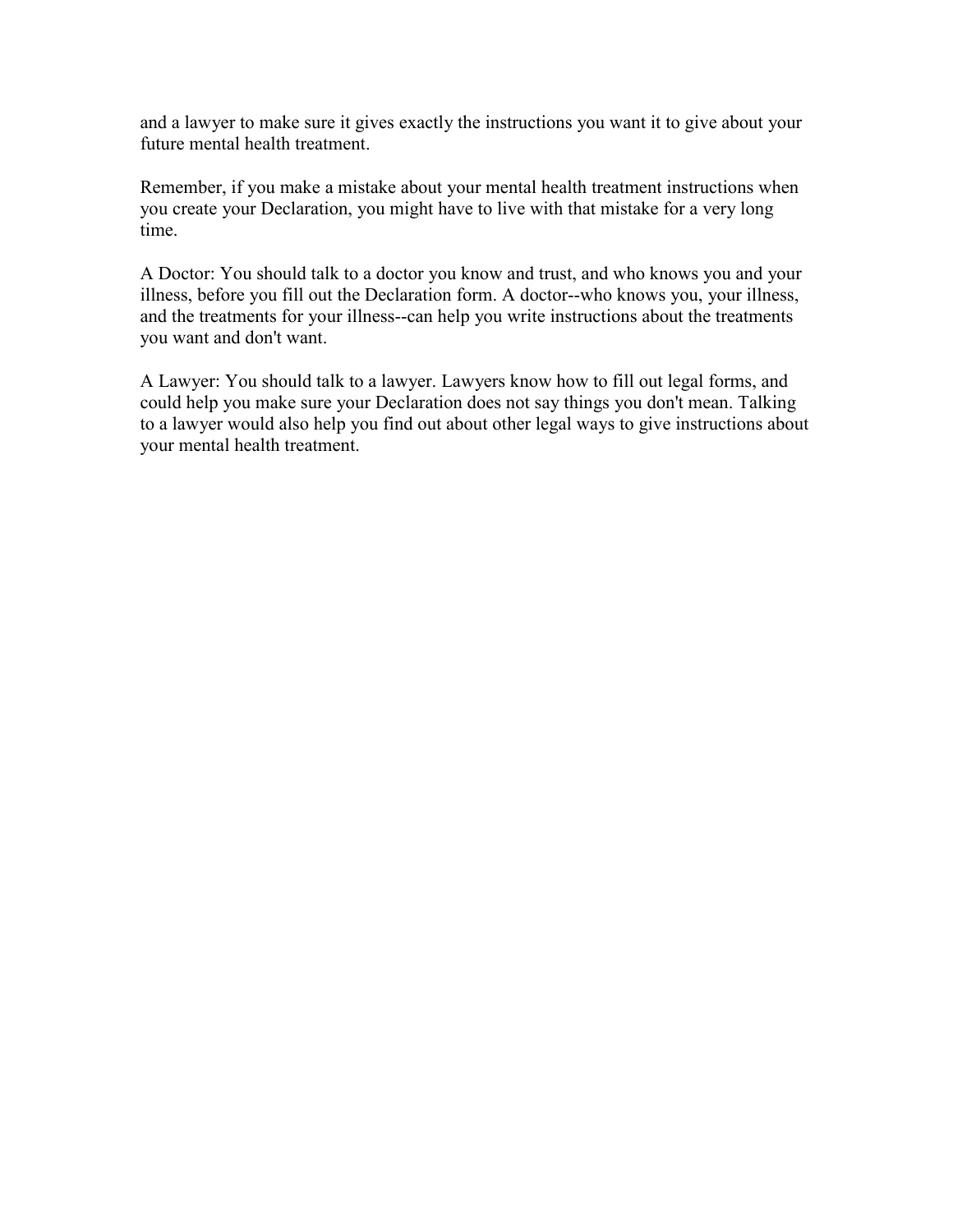## DECLARATION FOR MENTAL HEALTH TREATMENT

I, being an adult of sound mind, willfully and voluntarily make this declaration for mental health treatment to be followed if it is determined by a court that my ability to understand the nature and consequences of a proposed treatment, including the benefits, risks, and alternatives to the proposed treatment is impaired to such an extent that I lack the capacity to make mental health treatment decisions. "Mental health treatment" means electro convulsive or other convulsive treatment, treatment of mental illness with psychoactive medication, or preferences regarding emergency mental health treatment.

Optional: I understand that I may become incapable of giving or withholding informed consent for mental health treatment due to the symptoms of a diagnosed mental disorder. These symptoms may include:

PSYCHOACTIVE MEDICATIONS

If I become incapable of giving or withholding informed consent for mental health treatment, my wishes regarding psychoactive medications are as follows:

I consent to the administration of the following medications:

\_\_\_\_\_\_\_\_\_\_\_\_\_\_\_\_\_\_\_\_\_\_\_\_\_\_\_\_\_\_\_\_\_\_\_\_\_\_\_\_\_\_\_\_\_\_\_\_\_\_\_\_\_\_\_\_

\_\_\_\_\_\_\_\_\_\_\_\_\_\_\_\_\_\_\_\_\_\_\_\_\_\_\_\_\_\_\_\_\_\_\_\_\_\_\_\_\_\_\_\_\_\_\_\_\_\_\_\_\_\_\_\_

\_\_\_\_\_\_\_\_\_\_\_\_\_\_\_\_\_\_\_\_\_\_\_\_\_\_\_\_\_\_\_\_\_\_\_\_\_\_\_\_\_\_\_\_\_\_\_\_\_\_\_\_\_\_\_\_

\_\_\_\_\_\_\_\_\_\_\_\_\_\_\_\_\_\_\_\_\_\_\_\_\_\_\_\_\_\_\_\_\_\_\_\_\_\_\_\_\_\_\_\_\_\_\_\_\_\_\_\_\_\_\_\_

\_\_\_\_\_\_\_\_\_\_\_\_\_\_\_\_\_\_\_\_\_\_\_\_\_\_\_\_\_\_\_\_\_\_\_\_\_\_\_\_\_\_\_\_\_\_\_\_\_\_\_\_\_\_\_\_

\_\_\_\_\_\_\_\_\_\_\_\_\_\_\_\_\_\_\_\_\_\_\_\_\_\_\_\_\_\_\_\_\_\_\_\_\_\_\_\_\_\_\_\_\_\_\_\_\_\_\_\_\_\_\_\_.

I do not consent to the administration of the following medications:

\_\_\_\_ I do consent to the administration of a Federal Drug Administration (FDA) approved medication that was only approved and in existence after my declaration and that is considered in the same class of psychoactive medications as stated below:

Conditions or limitations: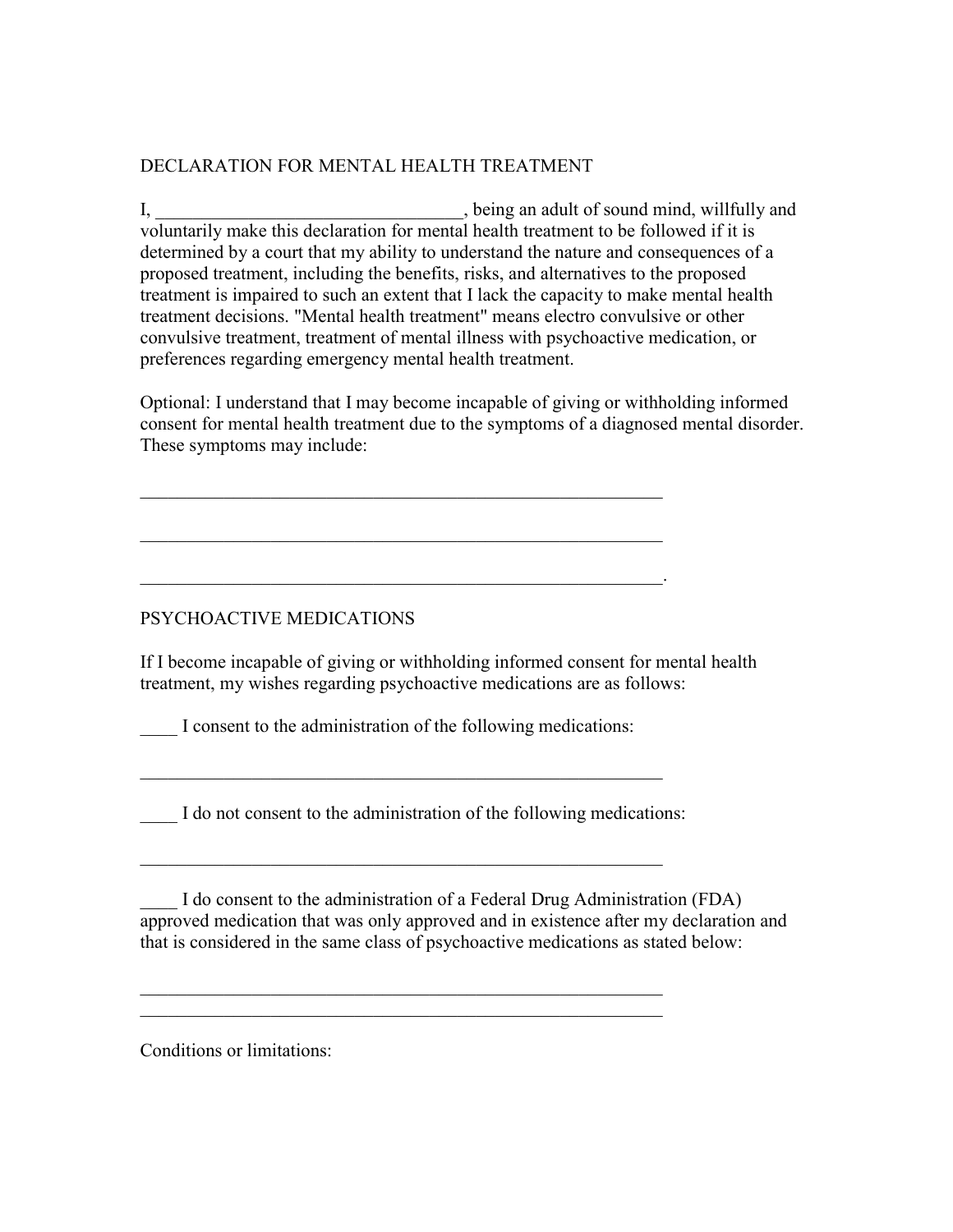## CONVULSIVE TREATMENT

If I become incapable of giving or withholding informed consent for mental health treatment,

my wishes regarding convulsive treatment are as follows:

I consent to the administration of convulsive treatment.

I do not consent to the administration of convulsive treatment:

\_\_\_\_\_\_\_\_\_\_\_\_\_\_\_\_\_\_\_\_\_\_\_\_\_\_\_\_\_\_\_\_\_\_\_\_\_\_\_\_\_\_\_\_\_\_\_\_\_\_\_\_\_\_\_\_ \_\_\_\_\_\_\_\_\_\_\_\_\_\_\_\_\_\_\_\_\_\_\_\_\_\_\_\_\_\_\_\_\_\_\_\_\_\_\_\_\_\_\_\_\_\_\_\_\_\_\_\_\_\_\_\_ \_\_\_\_\_\_\_\_\_\_\_\_\_\_\_\_\_\_\_\_\_\_\_\_\_\_\_\_\_\_\_\_\_\_\_\_\_\_\_\_\_\_\_\_\_\_\_\_\_\_\_\_\_\_\_\_ \_\_\_\_\_\_\_\_\_\_\_\_\_\_\_\_\_\_\_\_\_\_\_\_\_\_\_\_\_\_\_\_\_\_\_\_\_\_\_\_\_\_\_\_\_\_\_\_\_\_\_\_\_\_\_\_

Conditions or limitations:

PREFERENCES FOR EMERGENCY TREATMENT

Options for treatment prior to use of restraint, seclusion and /or medications.

 $\mathcal{L}_\text{G}$  , and the contribution of the contribution of the contribution of the contribution of the contribution of the contribution of the contribution of the contribution of the contribution of the contribution of t  $\mathcal{L}_\text{G}$  , and the contribution of the contribution of the contribution of the contribution of the contribution of the contribution of the contribution of the contribution of the contribution of the contribution of t  $\mathcal{L}_\text{G}$  , and the contribution of the contribution of the contribution of the contribution of the contribution of the contribution of the contribution of the contribution of the contribution of the contribution of t

|              | Conditions or |
|--------------|---------------|
| limitations: |               |

OPTIONAL: In an emergency, I prefer the following treatment FIRST: (circle one) Restraint/Seclusion/Medication

 $\mathcal{L}_\text{G}$  , and the contribution of the contribution of the contribution of the contribution of the contribution of the contribution of the contribution of the contribution of the contribution of the contribution of t

OPTIONAL In an emergency, I prefer the following treatment SECOND: (circle one)

Restraint/Seclusion/Medication

OPTIONAL: In an emergency, I prefer the following treatment THIRD: (circle one)

Restraint/Seclusion/Medication

\_\_\_\_\_\_ I prefer a male/female to administer restraint, seclusion and/or medications.

ADDITIONAL REFERENCES OR INSTRUCTIONS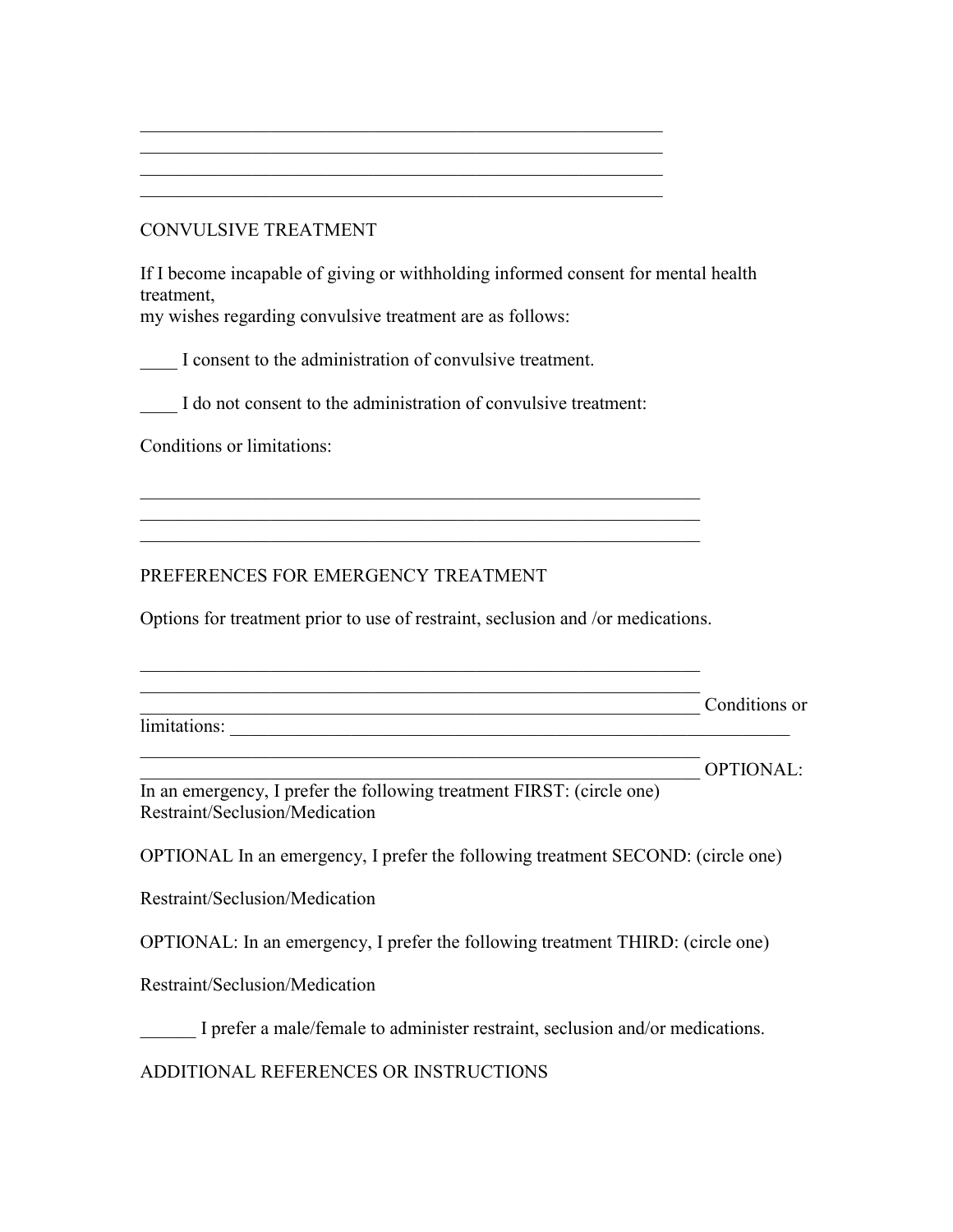Conditions or limitations:

SIGNATURE OF PRINCIPAL:

 $\overline{\phantom{a}}$  , which is a set of the set of the set of the set of the set of the set of the set of the set of the set of the set of the set of the set of the set of the set of the set of the set of the set of the set of th

DATE:

STATEMENT OF WITNESSES

 $\overline{\phantom{a}}$  , which is a set of the set of the set of the set of the set of the set of the set of the set of the set of the set of the set of the set of the set of the set of the set of the set of the set of the set of th

I declare under penalty of perjury that the principal's name has been represented to me by the principal, that the principal signed or acknowledged this declaration in my presence, that I believe the principal to be of sound mind, that the principal has affirmed that the principal is aware of the nature of the document and is signing it voluntarily and free from duress, that the principal requested that I serve as witness to the principal's execution of this document, and that I am not a provider of health or residential care to the principal, an employee of a provider of health or residential care to the principal, an operator of a community health care facility providing care to the principal, or an employee of an operator of a community health care facility providing care to the principal.

 $\mathcal{L}_\text{G}$  , and the contribution of the contribution of the contribution of the contribution of the contribution of the contribution of the contribution of the contribution of the contribution of the contribution of t

 $\_$  $\mathcal{L}_\text{G}$  , and the contribution of the contribution of the contribution of the contribution of the contribution of the contribution of the contribution of the contribution of the contribution of the contribution of t

 $\mathcal{L}_\text{G}$  , and the contribution of the contribution of the contribution of the contribution of the contribution of the contribution of the contribution of the contribution of the contribution of the contribution of t  $\mathcal{L}_\text{G}$  , and the contribution of the contribution of the contribution of the contribution of the contribution of the contribution of the contribution of the contribution of the contribution of the contribution of t

 $\overline{\phantom{a}}$  ,  $\overline{\phantom{a}}$  ,  $\overline{\phantom{a}}$  ,  $\overline{\phantom{a}}$  ,  $\overline{\phantom{a}}$  ,  $\overline{\phantom{a}}$  ,  $\overline{\phantom{a}}$  ,  $\overline{\phantom{a}}$  ,  $\overline{\phantom{a}}$  ,  $\overline{\phantom{a}}$  ,  $\overline{\phantom{a}}$  ,  $\overline{\phantom{a}}$  ,  $\overline{\phantom{a}}$  ,  $\overline{\phantom{a}}$  ,  $\overline{\phantom{a}}$  ,  $\overline{\phantom{a}}$ 

I declare that I am not related to the principal by blood, marriage or adoption and that to the best of my knowledge I am not entitled to and do not have a claim against any part of the estate of the principal on the death of the principal under a will or by operation of law.

| Witness Signature: | Print |
|--------------------|-------|
| Name:              |       |
|                    |       |

| Date     |  |  |  |
|----------|--|--|--|
| Address: |  |  |  |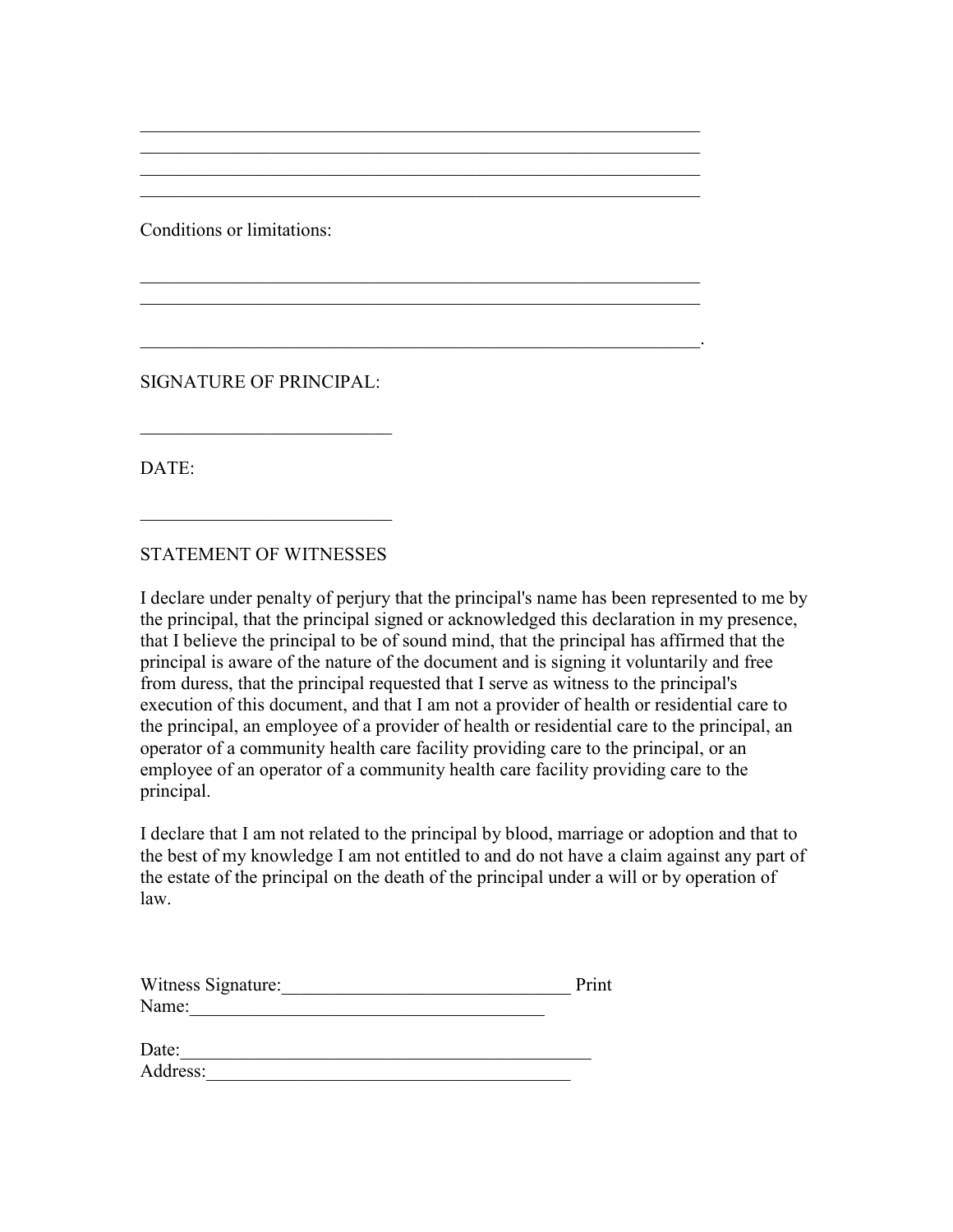| Witness Signature: | Print |
|--------------------|-------|
| Name:              |       |

| Date:    |  |  |  |
|----------|--|--|--|
| Address: |  |  |  |

# NOTICE TO PERSON MAKING A DECLARATION FOR MENTAL HEALTH TREATMENT

This is an important legal document. It creates a declaration for mental health treatment. Before signing this document, you should know these important facts:

This document allows you to make decisions in advance about mental health treatment and specifically three types of mental health treatment: psychoactive medication, convulsive therapy and emergency mental health treatment. The instructions that you include in this declaration will be followed only if a court believes that you are incapable of making treatment decisions. Otherwise, you will be considered able to give or withhold consent for the treatments.

This document will continue in effect for a period of three years unless you become incapacitated to participate in mental health treatment decisions. If this occurs, the directive will continue in effect until you are no longer incapacitated.

You have the right to revoke this document in whole or in part at any time you have not been determined to be incapacitated. YOU MAY NOT REVOKE THIS DECLARATION WHEN YOU ARE CONSIDERED BY A COURT TO BE INCAPACITATED. A revocation is effective when it is communicated to your attending physician or other health care provider.

If there is anything in this document that you do not understand, you should ask a lawyer to explain it to you. This declaration is not valid unless it is signed by two qualified witnesses who are personally known to you and who are present when you sign or acknowledge your signature.

(1) Referred to as a Declaration throughout this material.

(2) Note: Underlined words are defined in the Glossary in Section 11

Advocacy, Incorporated's goal is to make each handout understandable by and useful to the general public. If you have suggestions on how this handout can be improved, please